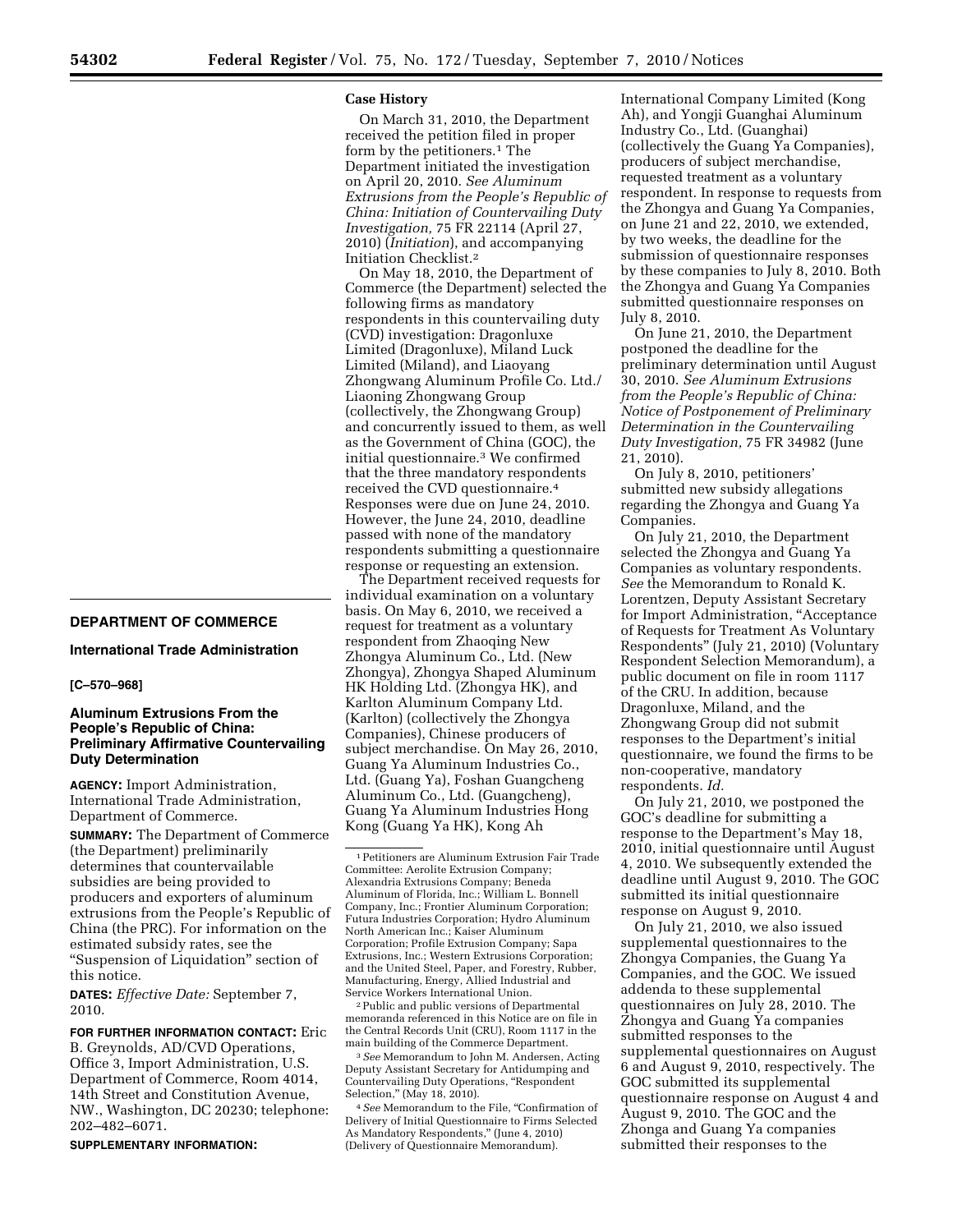addendum to the supplemental questionnaire on August 9, 2010.

On July 28, 2010, petitioners submitted additional new subsidy allegations regarding the Zhongya and Guang Ya Companies. On August 11, 2010, the Department issued a new subsidy memorandum concerning petitioners' July 13 and July 28, 2010, new subsidy allegations. *See* the Department's August 11, 2010, Memorandum, ''New Subsidy Allegations for the Guang Ya and Zhongya Companies,'' (August 11, 2010) (New Subsidy Memorandum), a public document on file in room 1117 of the CRU. The Department issued new subsidy questionnaires to the GOC and the Zhongya and Guang Ya companies on August 11, 2010. The new subsidy questionnaires are due on September 3, 2010, and, as a result, the Department is not able to incorporate the responses to the questionnaire into the preliminary determination.

On August 16, 19, and 23, 2010, the Zhongya Companies, Guang Ya Companies, and the GOC submitted their second supplemental

questionnaire responses, respectively. In the *Initiation,* the Department deferred initiating on petitioners' allegation that the GOC, in an effort to benefit domestic producers, intervenes in the currency market in order to ensure that the RMB/U.S. dollar exchange rate understates the value of the RMB. *See Initiation,* 75 FR at 22117. On August 30, 2010, the Department issued a decision memorandum concerning petitioners' currency manipulation allegation. Specifically, the Department has determined not to initiate an investigation of the allegation. *See* Memorandum to Ronald K. Lorentzen, Deputy Assistant Secretary for Import Administration, ''Subsidy Allegation—Currency,'' (August 30, 2010).

# **Period of Investigation**

The period of investigation (POI) for which we are measuring subsidies is January 1, 2009, through December 31, 2009, which corresponds to the most recently completed fiscal year. *See* 19 CFR 351.204(b)(2).

### **Scope of the Investigation**

The merchandise covered by this investigation is aluminum extrusions which are shapes and forms, produced by an extrusion process, made from aluminum alloys having metallic elements corresponding to the alloy series designations published by The Aluminum Association commencing with the numbers 1, 3, and 6 (or proprietary equivalents or other

certifying body equivalents). Specifically, the subject merchandise made from aluminum alloy with an Aluminum Association series designation commencing with the number 1 contains not less than 99 percent aluminum by weight. The subject merchandise made from aluminum alloy with an Aluminum Association series designation commencing with the number 3 contains manganese as the major alloying element, with manganese accounting for not more than 3.0 percent of total materials by weight. The subject merchandise made from an aluminum alloy with an Aluminum Association series designation commencing with the number 6 contains magnesium and silicon as the major alloying elements, with magnesium accounting for at least 0.1 percent but not more than 2.0 percent of total materials by weight, and silicon accounting for at least 0.1 percent but not more than 3.0 percent of total materials by weight. The subject aluminum extrusions are properly identified by a four-digit alloy series without either a decimal point or leading letter. Illustrative examples from among the approximately 160 registered alloys that may characterize the subject merchandise are as follows: 1350, 3003, and 6060.

Aluminum extrusions are produced and imported in a wide variety of shapes and forms, including, but not limited to, hollow profiles, other solid profiles, pipes, tubes, bars, and rods. Aluminum extrusions that are drawn subsequent to extrusion ("drawn" aluminum'') are also included in the scope.

Aluminum extrusions are produced and imported with a variety of finishes (both coatings and surface treatments), and types of fabrication. The types of coatings and treatments applied to subject aluminum extrusions include, but are not limited to, extrusions that are mill finished (*i.e.,* without any coating or further finishing), brushed, buffed, polished, anodized (including bright-dip anodized), liquid painted, or powder coated. Aluminum extrusions may also be fabricated, *i.e.,* prepared for assembly. Such operations would include, but are not limited to, extrusions that are cut-to-length, machined, drilled, punched, notched, bent, stretched, knurled, swedged, mitered, chamfered, threaded, and spun. The subject merchandise includes aluminum extrusions that are finished (coated, painted, etc.), fabricated, or any combination thereof.

Subject aluminum extrusions may be described at the time of importation as

parts for final finished products that are assembled after importation, including, but not limited to, window frames, door frames, solar panels, curtain walls, or furniture. Such parts that otherwise meet the definition of aluminum extrusions are included in the scope. The scope includes aluminum extrusions that are attached (*e.g.,* by welding or fasteners) to form subassemblies, *i.e.,* partially assembled merchandise.

Subject extrusions may be identified with reference to their end use, such as heat sinks, door thresholds, or carpet trim. Such goods are subject merchandise if they otherwise meet the scope definition, regardless of whether they are finished products and ready for use at the time of importation.

The following aluminum extrusion products are excluded: Aluminum extrusions made from aluminum alloy with an Aluminum Association series designations commencing with the number 2 and containing in excess of 1.5 percent copper by weight; aluminum extrusions made from aluminum alloy with an Aluminum Association series designation commencing with the number 5 and containing in excess of 1.0 percent magnesium by weight; and aluminum extrusions made from aluminum alloy with an Aluminum Association series designation commencing with the number 7 and containing in excess of 2.0 percent zinc by weight.

The scope also excludes finished merchandise containing aluminum extrusions as parts that are fully and permanently assembled and completed at the time of entry, such as finished windows with glass, doors, picture frames, and solar panels. The scope also excludes finished goods containing aluminum extrusions that are entered unassembled in a "kit." A kit is understood to mean a packaged combination of parts that contains, at the time of importation, all of the necessary parts to fully assemble a final finished good.

The scope also excludes aluminum alloy sheet or plates produced by other than the extrusion process, such as aluminum products produced by a method of casting. Cast aluminum products are properly identified by four digits with a decimal point between the third and fourth digit. A letter may also precede the four digits. The following Aluminum Association designations are representative of aluminum alloys for casting: 208.0, 295.0, 308.0, 355.0, C355.0, 356.0, A356.0, A357.0, 360.0, 366.0, 380.0, A380.0, 413.0, 443.0, 514.0, 518.1, and 712.0. The scope also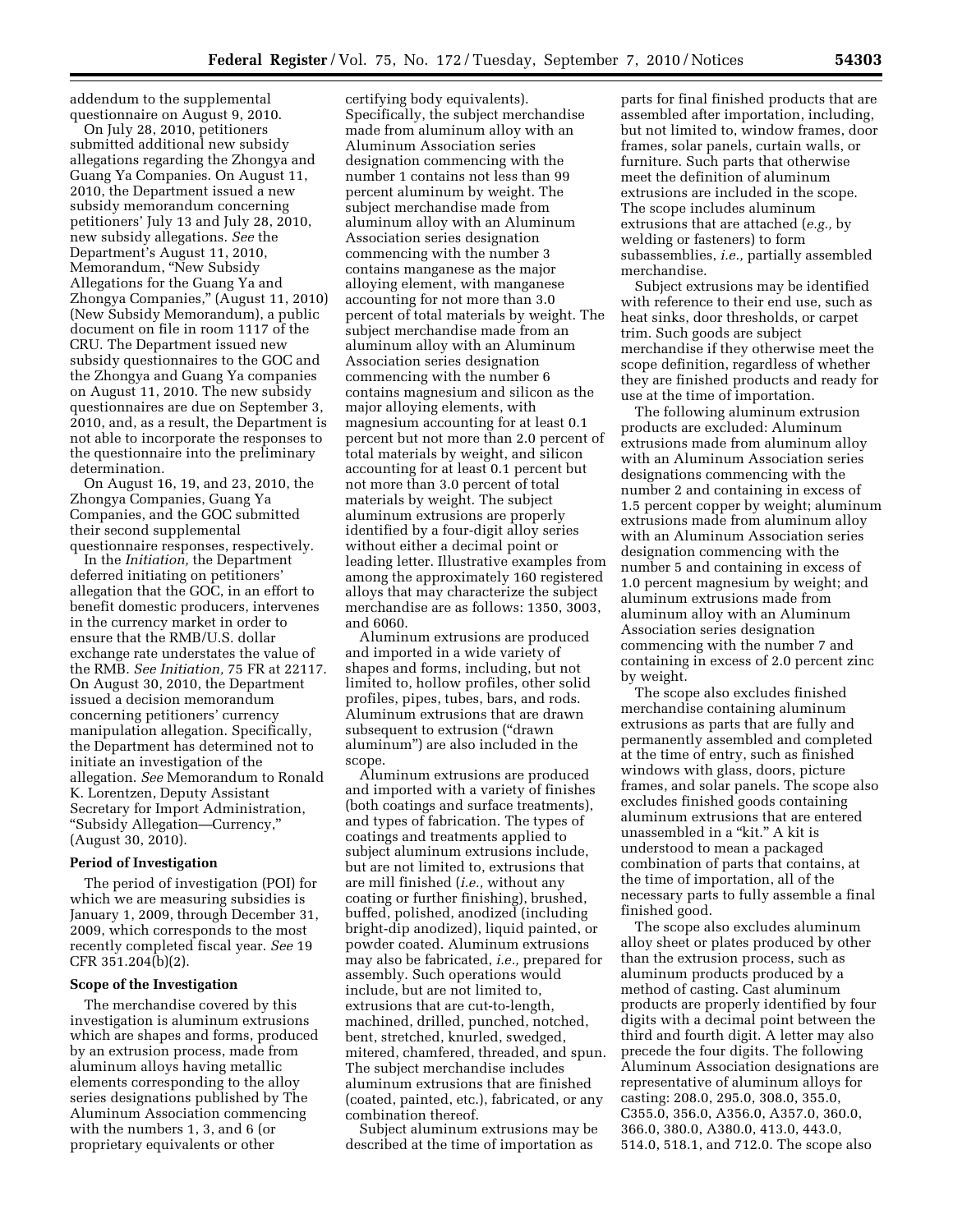excludes pure, unwrought aluminum in any form.

Imports of the subject merchandise are provided for under the following categories of the Harmonized Tariff Schedule of the United States ("HTS"): 7604.21.0000, 7604.29.1000, 7604.29.3010, 7604.29.3050, 7604.29.5030, 7604.29.5060, 7608.20.0030, and 7608.20.0090. The subject merchandise entered as parts of other aluminum products may be classifiable under the following additional Chapter 76 subheadings: 7610.10, 7610.90, 7615.19, 7615.20, and 7616.99 as well as under other HTS chapters. While HTS subheadings are provided for convenience and customs purposes, the written description of the scope in this proceeding is dispositive.

#### **Scope Comments**

In accordance with the *Preamble* to the Department's regulations (*see Antidumping Duties; Countervailing Duties,* 62 FR 27296, 27323 (May 19, 1997) (*Preamble*)), in the *Initiation,* we set aside a period of time for parties to raise issues regarding product coverage, and encouraged all parties to submit comments within 20 calendar days of publication of the *Initiation.* 

The Department received several scope comments from interested parties. The Department is evaluating the comments submitted by the parties and will issue its decision regarding the scope of the antidumping (AD) and CVD investigations in the preliminary determination of the companion AD investigation, which is due for signature on October 27, 2010.

### **Injury Test**

Because the PRC is a ''Subsidies Agreement Country'' within the meaning of section 701(b) of the Tariff Act of 1930 (the Act), the International Trade Commission (the ITC) is required to determine whether imports of the subject merchandise from the PRC materially injure, or threaten material injury to, a U.S. industry. On May 17, 2010, the ITC published its preliminary determination finding that there is a reasonable indication that an industry in the United States is materially injured by reason of imports of certain aluminum extrusions from the PRC. *See*  Certain Aluminum Extrusion from China, Investigation Nos. 701–TA–475 and 731–TA–1177 (Preliminary), 75 FR 34482 (May 17, 2010).

# **Application of the Countervailing Duty Law to Imports From the PRC**

On October 25, 2007, the Department published *Coated Free Sheet Paper From the People's Republic of China:* 

*Final Affirmative Countervailing Duty Determination,* 72 FR 60645 (October 25, 2007) (*CFS from the PRC*), and accompanying Issues and Decision Memorandum (CFS Decision Memorandum). In *CFS from the PRC,*  the Department found that

\* \* \* given the substantial differences between the Soviet-style economies and China's economy in recent years, the Department's previous decision not to apply the CVD law to these Soviet-style economies does not act as a bar to proceeding with a CVD investigation involving products from China.

*See* CFS Decision Memorandum at Comment 6. The Department has affirmed its decision to apply the CVD law to the PRC in subsequent final determinations. *See, e.g., Circular Welded Carbon Quality Steel Pipe From the People's Republic of China: Final Affirmative Countervailing Duty Determination and Final Affirmative Determination of Critical Circumstances,* 73 FR 31966 (June 5, 2008) (*CWP from the PRC*), and accompanying Issues and Decision Memorandum (CWP from the PRC Decision Memorandum) at Comment 1.

Additionally, for the reasons stated in the CWP Decision Memorandum, we are using the date of December 11, 2001, the date on which the PRC became a member of the World Trade Organization (WTO), as the date from which the Department will identify and measure subsidies in the PRC for purposes of this investigation. *See* CWP Decision Memorandum at Comment 2.

### **Use of Facts Otherwise Available and Adverse Inferences**

Sections 776(a)(1) and (2) of the Tariff Act of 1930, as amended (the Act), provide that the Department shall apply ''facts otherwise available'' if, inter alia, necessary information is not on the record or an interested party or any other person: (A) Withholds information that has been requested; (B) fails to provide information within the deadlines established, or in the form and manner requested by the Department, subject to subsections (c)(1) and (e) of section 782 of the Act; (C) significantly impedes a proceeding; or (D) provides information that cannot be verified as provided by section 782(i) of the Act.

Section 776(b) of the Act further provides that the Department may use an adverse inference in applying the facts otherwise available when a party has failed to cooperate by not acting to the best of *its ability to comply with a request for information.* 

# **Application of Adverse Inferences: Non-Cooperative Companies**

As explained above in the ''Background'' section, the Department selected Dragonluxe, Miland, and the Zhongwang Group as mandatory respondents. Accordingly, the Department sent the initial questionnaire to the three companies on May 18, 2010. The Department confirmed that the three firms received copies of the initial questionnaire. *See*  Delivery of Questionnaire Memorandum. Dragonluxe, Miland, and the Zhongwang Group failed to respond the Department's initial questionnaire. As a result of the failure of Dragonluxe, Miland, and the Zhongwang Group to submit responses to the Department's initial questionnaire, we found the firms to be non-cooperative, mandatory respondents. *See* the Voluntary Respondent Memorandum.

We find that, by not responding to the Department's initial questionnaire, Dragonluxe, Miland, and the Zhongwang Group withheld requested information and significantly impeded this proceeding. Thus, in reaching our preliminary determination, pursuant to sections  $776(a)(2)(A)$  and  $(C)$  of the Act, we are basing the CVD rate for Dragonluxe, Miland, and the Zhongwang Group on facts otherwise available.

We further preliminarily determine that an adverse inference is warranted, pursuant to section 776(b) of the Act. By failing to submit responses to the Department's initial questionnaire, Dragonluxe, Miland, and the Zhongwang Group did not cooperate to the best of their ability in this investigation. Accordingly, we preliminarily find that an adverse inference is warranted to ensure that the three companies will not obtain a more favorable result than had they fully complied with our request for information. For purposes of this preliminary determination, we have limited our application of adverse inferences under section 776(b) of the Act to those programs included in the *Initiation.* 

In deciding which facts to use as adverse facts available (AFA), section 776(b) of the Act and 19 CFR 351.308(c)(1) and (2) authorize the Department to rely on information derived from: (1) The petition; (2) a final determination in the investigation; (3) any previous review or determination; or (4) any other information placed on the record. The Department's practice when selecting an adverse rate from among the possible sources of information is to ensure that the rate is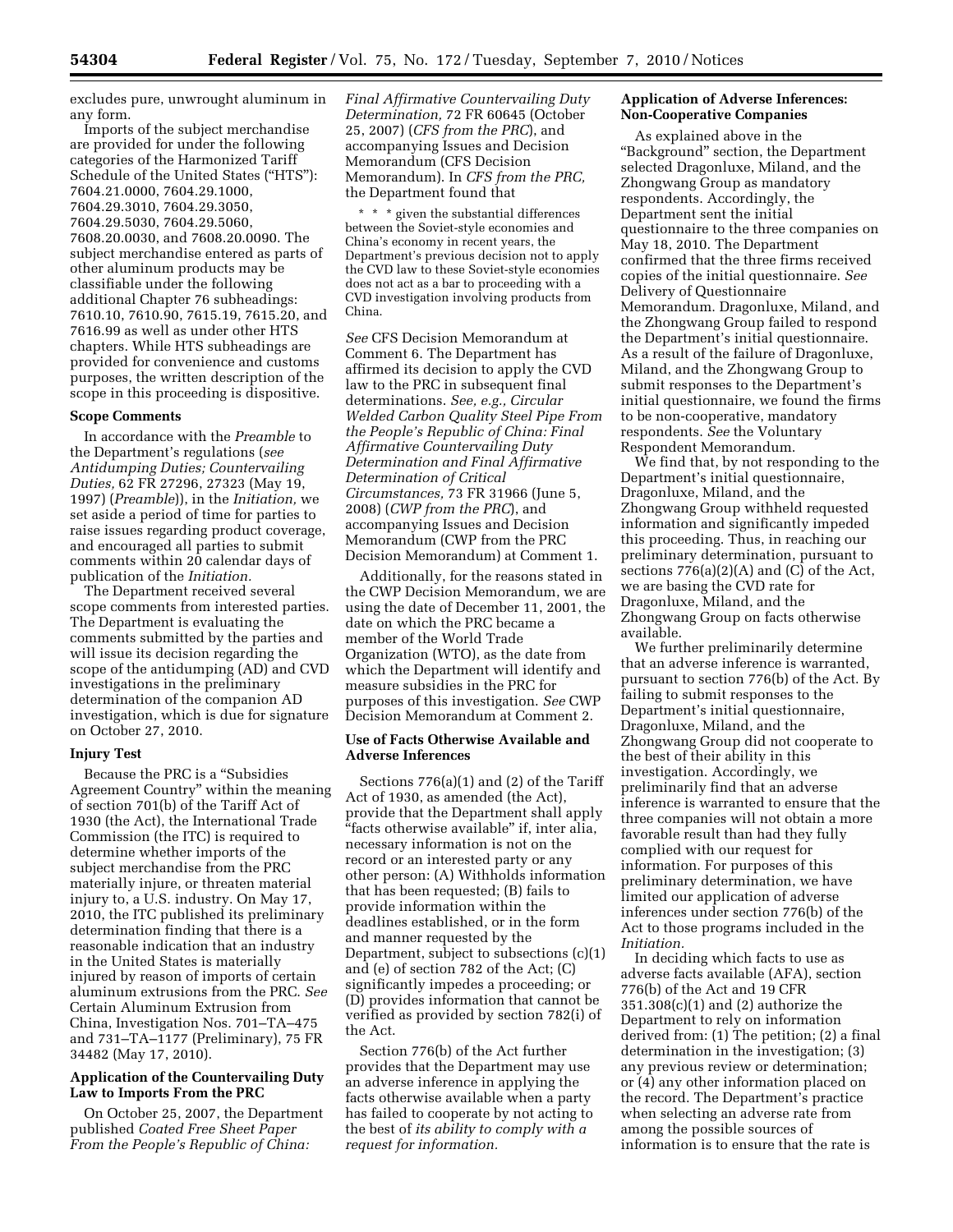sufficiently adverse "as to effectuate the statutory purposes of the adverse facts available rule to induce respondents to provide the Department with complete and accurate information in a timely manner.'' *See, e.g., Notice of Final Determination of Sales at Less Than Fair Value: Static Random Access Memory Semiconductors From Taiwan,*  63 FR 8909, 8932 (February 23, 1998). The Department's practice also ensures ''that the party does not obtain a more favorable result by failing to cooperate than if it had cooperated fully.'' *See*  Statement of Administrative Action (SAA) accompanying the Uruguay Round Agreements Act, H.R. Rep. No. 103–316, Vol. I, at 870 (1994), reprinted at 1994 U.S.C.C.A.N. 4040, 4199.

It is the Department's practice in CVD proceedings to select, as AFA, the highest calculated rate in any segment of the proceeding. *See, e.g., Laminated Woven Sacks From the People's Republic of China: Final Affirmative Countervailing Duty Determination and Final Affirmative Determination, in Part, of Critical Circumstances,* 73 FR 35639 (June 24, 2008) (*LWS from the PRC*), and accompanying Issues and Decision Memorandum (LWS from the PRC Decision Memorandum) at ''Selection of the Adverse Facts Available.'' In previous CVD investigations of products from the PRC, we adapted the practice to use the highest rate calculated for the same or similar program in other PRC CVD proceeding. *See id.* and *Certain Tow-Behind Lawn Groomers and Certain Parts Thereof From the People's Republic of China: Preliminary Affirmative Countervailing Duty Determination and Alignment of Final Countervailing Duty Determination With Final Antidumping Duty Determination,*  73 FR 70971, 70975 (November 24, 2008) (unchanged in the *Certain Tow-Behind Lawn Groomers and Certain Parts Thereof From the People's Republic of China: Final Affirmative Countervailing Duty Determination,* 74 FR 29180 (June 19, 2009), and accompanying Issues and Decision Memorandum (Lawn Groomers Decision Memorandum) at ''Application of Facts Available, Including the Application of Adverse Inferences'').

Thus, under this practice, for investigations involving the PRC, the Department computes the total AFA rate for non-cooperating companies generally using program-specific rates calculated for the cooperating respondents in the instant investigation or calculated in prior PRC CVD cases. Specifically, for programs other than those involving income tax exemptions and reductions, the Department applies

the highest calculated rate for the identical program in the investigation if a responding company used the identical program, and the rate is not zero. If there is no identical program match within the investigation, the Department uses the highest non-*de minimis* rate calculated for the same or similar program (based on treatment of the benefit) in another PRC CVD proceeding. Absent an above-*de minimis* subsidy rate calculated for the same or similar program, the Department applies the highest calculated subsidy rate for any program otherwise listed that could conceivably be used by the non-cooperating companies. *See, e.g., Lightweight Thermal Paper From the People's Republic of China: Final Affirmative Countervailing Duty Determination,* 73 FR 57323 (October 2, 2008) (*LWTP from the PRC*), and accompanying Issues and Decision Memorandum (LWTP from the PRC Decision Memorandum) at ''Selection of the Adverse Facts Available Rate.''

However, in the instant investigation the cooperating firms are voluntary respondents. Under 19 CFR 351.204(d)(3), in calculating an allothers rate under section 705(c)(5) of the Act, the Department will exclude net subsidy rates calculated for voluntary respondents. Thus, as discussed in further detail below in the "Suspension" of Liquidation'' section, in accordance with section  $705(c)(5)(A)(ii)$  of the Act and 19 CFR 351.204(d)(3), we have equated the all-others rate with the AFA rates calculated for the non-cooperative companies. We have adopted this approach because the inclusion of selfselected respondents in the derivation of the all-others rate could result in the distortion or manipulation of the allothers rate. *See Preamble to Antidumping Duties; Countervailing Duties; Final Rule,* 62 FR 27296, 27310 (May 19, 1997) (*Preamble to Procedural Regulations*). Furthermore, in light of this concern, we determine that it is not appropriate to compute total AFA rates for non-cooperative companies using company-specific rates calculated for participating respondents, because to do so would require the use of program rates calculated for voluntary respondents. In addition, our reasoning not to base the AFA rate on program rates calculated for voluntary respondents extends to our use of program rates from other CVD proceedings involving the PRC. Thus, in deriving the AFA rate for the three noncooperating mandatory respondents in the instant investigation, we have not utilized company-specific program rates

that were calculated for voluntary respondents.

Therefore, for purposes of deriving the AFA rate for the three noncooperating mandatory respondents, we are using the highest non-*de minimis*  rate calculated for the same or similar program (based on treatment of the benefit) in another PRC CVD investigation. Absent an above-*de minimis* subsidy rate calculated for the same or similar program, we are applying the highest calculated subsidy rate for any program otherwise listed that could conceivably be used by the non-cooperating companies. *See, e.g.,*  LWTP from the PRC Decision Memorandum at ''Selection of the Adverse Facts Available Rate.''

Further, where the GOC can demonstrate through complete, verifiable, positive evidence that Dragonluxe, Miland, and the Zhongwang Group (including all their facilities and cross-owned affiliates) are not located in particular provinces whose subsidies are being investigated, the Department will not include those provincial programs in determining the countervailable subsidy rate for those companies. *See, e.g., Certain Kitchen Shelving and Racks from the People's Republic of China: Final Affirmative Countervailing Duty Determination,* 74 FR 37012 (July 27, 2009) (*Racks From the PRC*), and accompanying Issues and Decision Memorandum (Racks Decision from the PRC Decision Memorandum) at ''Use of Facts Otherwise Available and Adverse Facts Available.'' In this investigation, the GOC has not provided any such information. Therefore, we are making the adverse inference that the three non-cooperative companies, Dragonluxe, Miland, and the Zhongwang Group, had facilities and/or cross-owned affiliates that received subsidies under all of the sub-national programs on which the Department initiated.

For the seven income tax rate reduction or exemption programs at issue in the instant investigation, we are applying an adverse inference that Dragonluxe, Miland, and the Zhongwang Group paid no income taxes during the POI. The seven programs are: (1) Tax Reductions for High or New Technology Enterprises (HNTEs) Involved in Designated Projects, (2) Two Free, Three Half Tax Exemptions for Productive FIEs, (3) Local Income Tax Exemption and Reduction Programs for ''Productive'' FIEs, (4) Income Tax Benefits for FIEs in Designated Geographic Location, (5) Income Tax Benefits for Technology- or Knowledge-Intensive FIEs, (6) Income Tax Benefits for FIES That Are Also High or New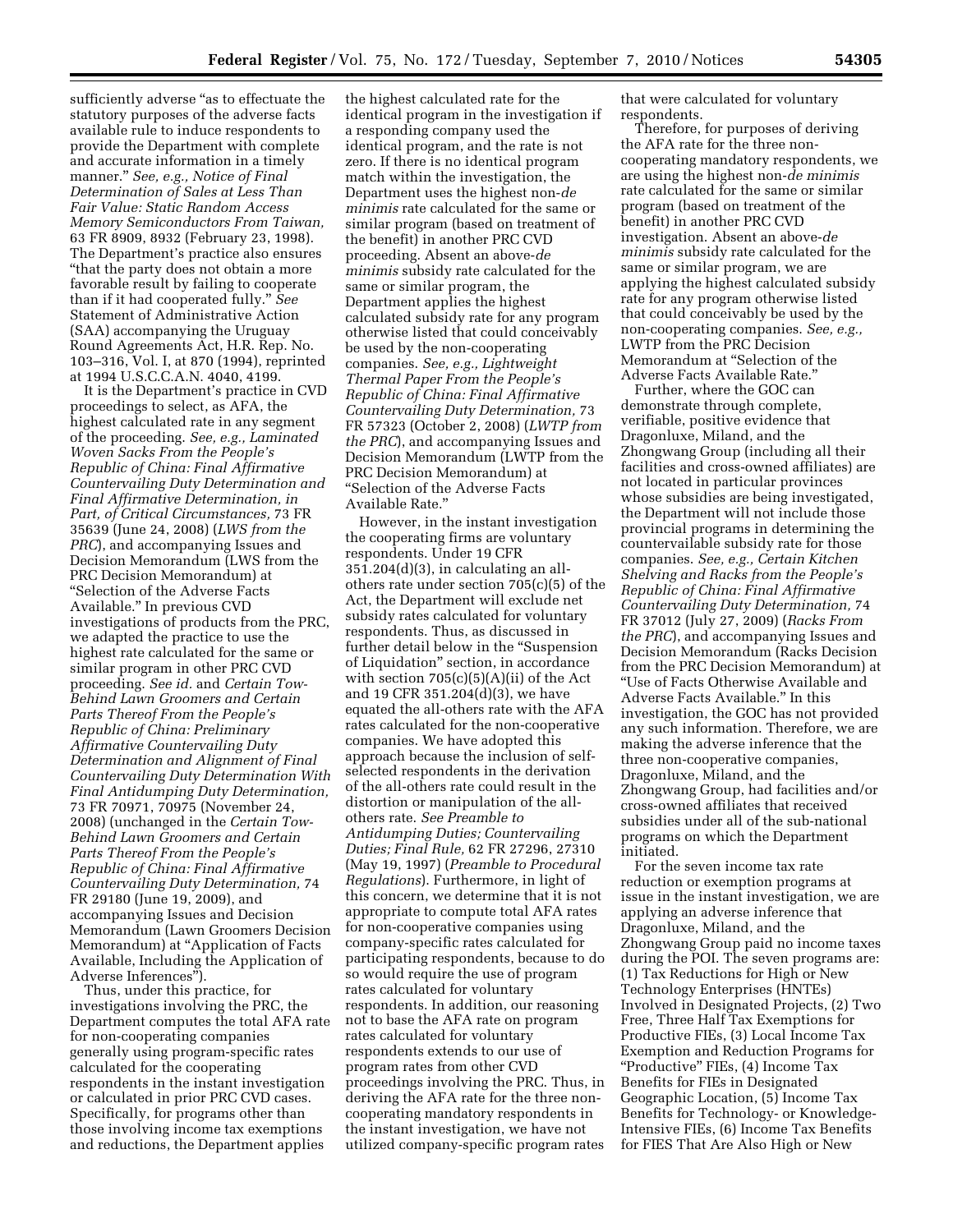Technology Enterprises (HNTEs), and (7) Income Tax Reductions For Export-Oriented FIEs.

The standard income tax rate for corporations in the PRC during the POI was 25 percent. *See, e.g.*, "Notification of the State Council on Carrying out the Transition Preferential Policies Concerning Enterprise Income Tax, Guo Fa 2007, No. 39 as included in the March 31, 2010, petition at Exhibit III– 65. Further, the GOC response indicates that the three percent provincial income tax was no longer in effect during the POI. *See* the GOC's August 4, 2010, supplemental questionnaire at 4. Therefore, the highest possible benefit for all income tax reduction or exemption programs combined is 25 percent. Therefore, we are applying a CVD rate of 25 percent on an overall basis for these seven income tax programs (*i.e.,* these seven income tax programs combined provide a countervailable benefit of 25 percent). This 25 percent AFA rate does not apply to tax credit or tax refund programs. This approach is consistent with the Department's past practice. *See, e.g.,*  CWP from the PRC Decision Memorandum at 2, and LWTP from the PRC Decision Memorandum at ''Selection of the Adverse Facts Available Rate.''

The 25 percent AFA rate does not apply to the following nine income tax credit and rebate or accelerated depreciation programs found countervailable because such programs may not affect the tax rate and, hence, the subsidy conferred, in the current year: (1) Value Added Tax (VAT) and Tariff Exemptions on Imported Equipment to FIEs and Certain Domestic Enterprises, (2) VAT Rebates on FIEs Purchases of Chinese-Made Equipment, (3) City Tax and Surcharge Exemptions for FIEs, and (4) Tax Offsets for Research and Development, (5) Income Tax Credits for Domesticall-Owned Companies Purchasing Chinese-Made Equipment, (6) Tax Reductions for FIEs Purchasing Chinese-Made Equipment, (7) Tax Refunds for Reinvesting of FIE Profits in Export-Oriented Enterprises, (8) Accelerated Depreciation for Enterprises Located in Northeast Region, and (9) Forgiveness of Tax Arrears for Enterprises in the ''Old Industrial Bases'' of Northeast China.

Based on the methodology discussed above, we preliminarily determine to use the highest non-*de minimis* rate for any indirect tax program from a China CVD investigation. The rate we select is 1.51 percent, calculated for the "Value-Added Tax and Tariff Exemptions on Imported Equipment'' program in *CFS from the PRC. See* CFS Decision

Memorandum at ''VAT and Tariff Exemptions on Imported Equipment''.

Regarding the Preferential Loans as Part of the Northeast Revitalization Program and the Policy Loans for Aluminum Extrusion Producers, we preliminarily determine to apply the highest non-*de minimis* subsidy rate for any loan program in a prior China CVD investigation. The highest non-*de minimis* subsidy rate is 8.31 percent calculated for the ''Government Policy Lending Program,'' from *LWTP from the PRC. See Lightweight Thermal Paper From the People's Republic of China: Notice of Amended Final Affirmative Countervailing Duty Determination and Notice of Countervailing Duty Order,* 73 FR 70958 (November 24, 2008) (*Amended LWTP from the PRC*).

We are investigating a number of grant programs including: (1) State Key Technology Renovation Fund, (2) GOC and Sub-Central Government Grants, Loans, and Other Incentives for Development of Famous Brands and China World Top Brands, (3) Grants to Cover Legal Fees in Trade Remedy Cases in Shenzhen, (4) Special Fund for Energy Saving Technology Reform: Guangdong Province, (5) The Clean Production Technology Fund, (6) Grants for Listing Shares: Liaoyang City (Guangdong Province), Wenzhou Municipality (Zhejiang Province), and Quanzhou Municipality (Fujian Province), (7) Northeast Region Foreign Trade Development Fund, and (8) Northeast Region Technology Reform Fund. The Department has not calculated above *de minimis* rate for any of these programs in prior investigations, and, moreover, all previously calculated rates for grant programs from prior China CVD investigations have been *de minimis.*  Therefore, for each of these grant programs, we preliminarily determine to use the highest calculated subsidy rate for any program otherwise listed, which could have been used by the noncooperative companies. We preliminarily determine that this rate is 8.31 percent from the "Government Policy Lending Program,'' in the

#### **Amended LWTP From the PRC**

The Department is also investigating several provision of a good or service for less than adequate remuneration (LTAR) programs: Provision of Land-Use Rights for LTAR in Liaoyang High-Tech Industry Development Zone, Provision of Land-Use Rights for LTAR to SOEs, and Provision of Primary Aluminum for LTAR. For two of these LTAR programs, we are applying the highest non-*de minimis* subsidy rate for any provision of land-use rights for LTAR program in

a prior China CVD investigation. The highest non-*de minimis* subsidy rate is 2.55 percent calculated for the ''Subsidies Provided in the TBNA and the Tianjin Economic and Technological Development Area'' from *OCTG from the PRC. See* OCTG from the PRC Decision Memorandum at ''Subsidies Provided in the TBNA and the Tianjin Economic and Technological Development Area.'' Concerning the provision of Primary Aluminum for LTAR, the Department has not previously investigated allegations concerning this input product. Therefore, for this program, we are applying the highest calculated subsidy rate for any program otherwise listed that could conceivably be used by the non-cooperating companies. We preliminarily determine that this similar program rate is 2.55 percent from *OCTG from the PRC. Id.* 

In addition, the Department is investigating government purchases of aluminum extrusions for more than adequate remuneration (MTAR). The Department has not previously investigated allegations concerning this input. Therefore, for this program, we are applying the highest calculated subsidy rate for any program otherwise listed that could conceivably be used by the non-cooperating companies. We preliminarily determine that this rate is 8.31 percent from the *Amended LWTP from the PRC.* 

On this basis, we preliminarily determine the AFA countervailable subsidy rate for the non-cooperative respondents (Dragonluxe, Miland, and the Zhongwang Group) to be 137.65 percent *ad valorem. See* AFA Memorandum.

As noted above, on July 8 and July 28, 2010, petitioners submitted new subsidy allegations. On August 11, 2010, the Department initiated investigations of all the allegations included in petitioners' July 8 and July 28, 2010, submissions. *See* New Subsidy Memorandum. On August 11, 2010, the Department also sent a new subsidy questionnaire to the GOC as well as to the Zhongya and Guang Ya Companies regarding these new subsidy allegations. The new subsidy questionnaire responses are currently due on September 5, 2010. Therefore, for purposes of the preliminary determination, we have not included these additional subsidy programs under investigation in this proceeding in the total AFA rates calculated for Dragonluxe, Miland, and the Zhongwang Group. We invite interested parties to comment on whether the Department should include the additional alleged programs and the various programs self-reported by the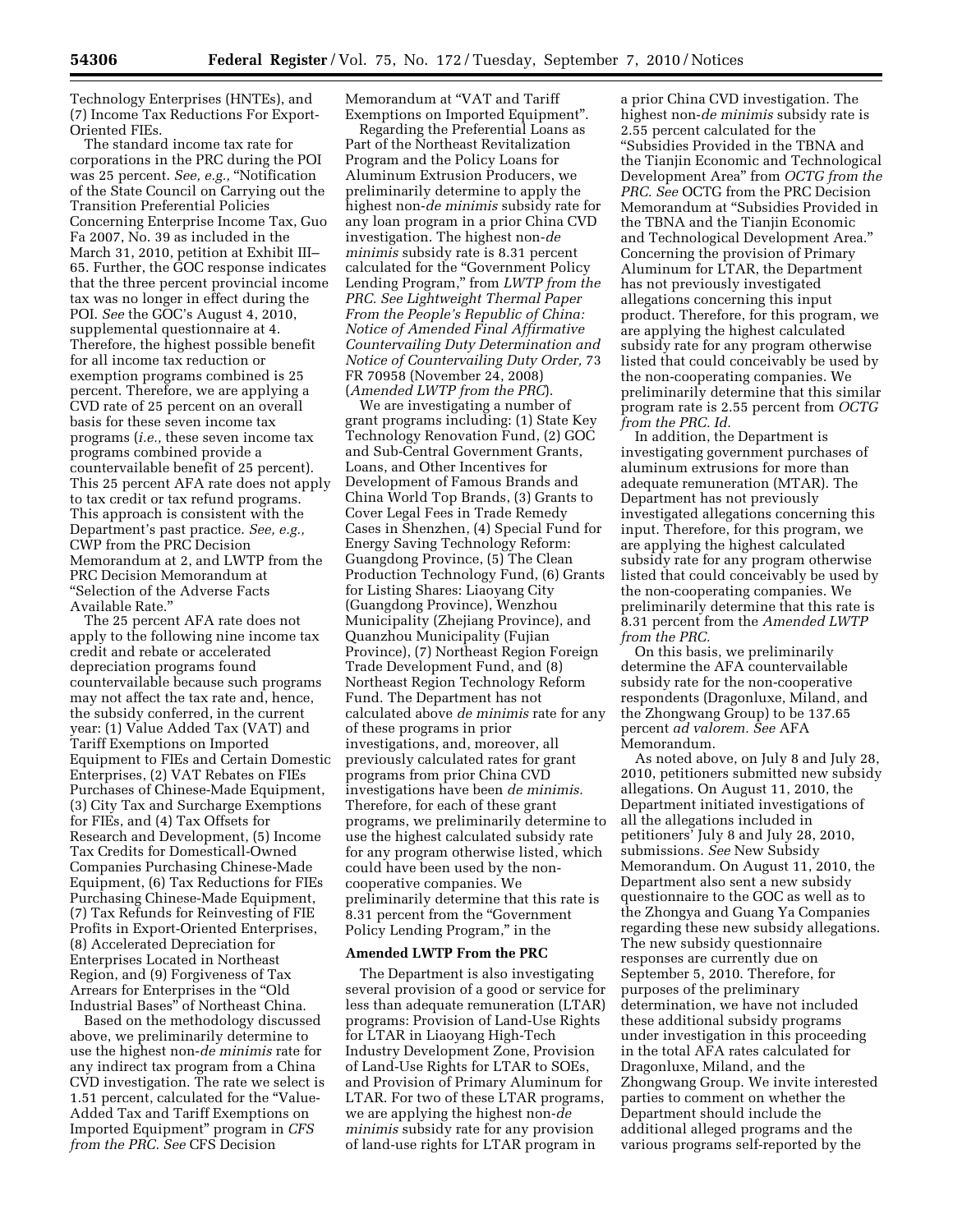Guang Ya and Zhongya companies into the AFA rate calculated for the noncooperating, mandatory respondents.

# **Various Grant Programs Self-Reported by the Guang Ya Companies**

The Guang Ya Companies selfreported receiving various lump sum cash grants from the GOC. As a result, the Department sent questionnaires to the GOC regarding these programs. *See*  the July 21, 2010, first supplemental questionnaire sent to the GOC. In its supplemental questionnaire responses the GOC provided information concerning the nature of the programs and indicated that the programs were not contingent upon exports, and thus are not specific under section 771(5A)(B) of the Act. However, the GOC failed to respond to the Department's questions concerning the distribution of benefits, which is information that the Department uses to determine whether alleged subsidy programs are *de facto* specific under section 771(5A)(D)(iii) of the Act. *See*  the GOC's August 9, 2010, supplemental questionnaire response. Further, the GOC failed to supply the requested benefit distribution data in its second supplemental questionnaire response, despite the Department's request that it do so. *See* the GOC's August 19, 2010, second supplemental questionnaire response.

Because the GOC failed to provide the requested benefit distribution data, we find that necessary information is not on the record, pursuant to section 776(a) of the Act and that the GOC has not cooperated to the best of its ability. Therefore, for those programs for which we lack the necessary information and for which the GOC failed to cooperate, in accordance with section 776(b) of the Act, we are assuming as an adverse inference that the programs are *de facto*  specific as domestic subsidies within the meaning of section 771(5A)(D)(iii) of the Act.

# **The Zhongya Companies' Failure To Report All of Its Sales of Aluminum Extrusions Under the Purchase of Aluminum Extrusions for MTAR Program**

In its July 8, 2010, questionnaire response, the Zhongya Companies failed to provide any information concerning the purchase of aluminum extrusions for MTAR program. In response to the Department's July 21, 2010, supplemental questionnaire, the Zhongya Companies provided MTAR data. *See* the Zhongya Companies' August 6, 2010, first supplemental questionnaire response. However, the dataset was not complete. Specifically,

the Zhongya Companies provided data for its ''top 10 domestic customers.'' *Id.*  The Zhongya Companies state that the top 10 customers accounted for ''more than 70 percent of New Zhongya's total domestic sales of subject merchandise during the POI.'' *Id.* The Zhongya Companies did not identify its other customers; therefore we have determined that necessary information is not on the record and that the Zhongya Companies have therefore ''significantly impeded the proceeding,'' pursuant to sections 776(a)(1) and (a)(2) of the Act.

In light of its failure to provide the requested benefit distribution data, we find that the Zhongya Companies have failed to cooperate to the best of its ability. *See* section 776(b) of the Act. Therefore, we are applying facts available with an adverse inference with respect to the 30 percent of the sales that the Zhongya Companies did not report to the Department.

Materials used in certain government projects are subject to the GOC's ''Government Procurement Law of the PRC'' (Procurement Law). *See* the March 31, 2010, petition at Exhibit III–153. Under the Procurement Law, government authorities are permitted to procure imported goods or services only when domestic goods or services are either unavailable or cannot be obtained under ''reasonable commercial conditions.'' The ''Implementing Measures on the Government Procurement Law of the PRC'' (Implementing Measures of the Procurement Law) state that:

The situation where reasonable commercial terms are not available for procurement under Article 10 of the Government Procurement Law refers to instances where the lowest offered price for domestic goods, construction, or services, that meet the requirements of procurement documents, exceeds the lowest offered price for foreign goods, construction, or services by more than 20 percent.

*See* the March 31, 2010, petition at Exhibit III–155.

Based on the information in the Implementing Measures of the Procurement Law, we are assuming as AFA under section 776(b) of the Act that the Zhongya Companies' unreported sales were made to GOC authorities and, thus, constitute a financial contribution under section  $771(5)(D)(iv)$  of the Act. We are further assuming as AFA that the Zhongya Companies received a 20 percent price premium on the unreported sales volumes of aluminum extrusions. For further information concerning the derivation of the benefit, see the

''Purchase of Aluminum Extrusions for MTAR'' section below.

Regarding our decision to apply AFA, we acknowledge that the GOC has stated in its questionnaire response that the Zhongya Companies did not sell its aluminum extrusions under any procurement program. *See, e.g.,* the GOC's August 9, 2010, questionnaire response at 38. However, we preliminarily determine that the Zhongya Companies' failure to provide any information concerning the missing "30 percent" of its customers has impeded the Department's ability to adequately investigate whether these customers acquired subject merchandise from the Zhongya Companies for MTAR. Thus, we preliminarily determine that the application of AFA with regard to the Zhongya Companies' use of this program is warranted.

#### **Attribution of Subsidies**

The Department's regulations at 19 CFR 351.525(b)(6)(i) state that the Department will normally attribute a subsidy to the products produced by the corporation that received the subsidy. However, 19 CFR 351.525(b)(6)(ii)—(v) provides that the Department will attribute subsidies received by certain other companies to the combined sales of those companies when: (1) Two or more corporations with cross-ownership produce the subject merchandise; (2) a firm that received a subsidy is a holding or parent company of the subject company; (3) a firm that produces an input that is primarily dedicated to the production of the downstream product; or (4) a corporation producing nonsubject merchandise received a subsidy and transferred the subsidy to a corporation with cross-ownership with the subject company.

According to 19 CFR 351.525(b)(6)(vi), cross-ownership exists between two or more corporations where one corporation can use or direct the individual assets of the other corporation(s) in essentially the same ways it can use its own assets. This regulation states that this standard will normally be met where there is a majority voting interest between two corporations or through common ownership of two (or more) corporations. The Court of International Trade (CIT) has upheld the Department's authority to attribute subsidies based on whether a company could use or direct the subsidy benefits of another company in essentially the same way it could use its own subsidy benefits. *See Fabrique de Fer de Charleroi* v. *United States,* 166 F. Supp. 2d 593, 600–604 (CIT 2001).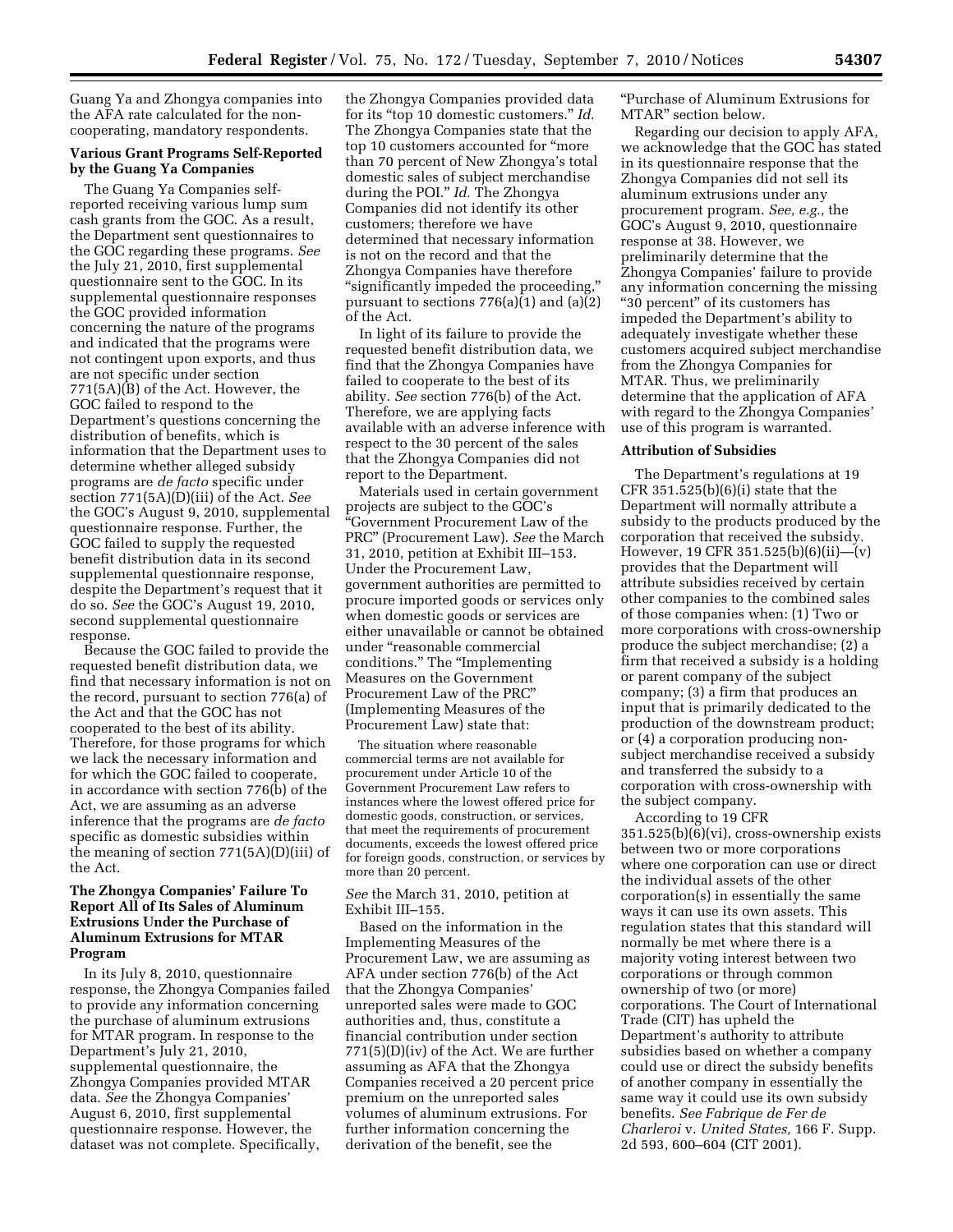### *The Guang Ya Companies*

As discussed above, the Guang Ya Companies are Guang Ya, Guangcheng, Guanghai, Guang Ya HK, and Kong Ah. Guang Ya and Guangcheng are the producers of subject merchandise. Guanghai produces aluminum billet that it supplies to Guangcheng. Guang Ya HK and Kong Ah are Hong Kong-based trading companies that export merchandise produced by Guang Ya and Guangcheng. According to the Guang Ya Companies, only Guang Ya HK exported subject merchandise to the United States that was produced by the Guang Ya Companies. We find that the Guang Ya Companies are cross-owned with each other via common ownership within the meaning of 19 CFR 351.525(b)(6)(vi). *See* the Guang Ya Companies July 8, 2010, questionnaire response at Exhibit 1.

Guang Ya and Guangcheng are the members of the Guang Ya Companies that produce subject merchandise. Therefore, in accordance with 19 CFR 351.525(b)(6)(ii), we have attributed subsidies received by Guang Ya and Guangcheng to the products produced by the two firms. According to the questionnaire response of the Guang Ya Companies, Guanghai is an input supplier to Guangcheng. Therefore, in accordance with 19 CFR  $351.525(b)(6)(iv)$ , we would attribute subsidies received by Guanghai to the combined sales of the input made by Guanghai and downstream products produced by Guang Ya and Guangcheng, excluding the sales between corporations.5

As explained above, during the POI Guang Ya HK exported to the United States aluminum extrusions produced by Guang Ya and Guangcheng. In supplemental questionnaires issued to the Guang Ya Companies, the Department inquired about the sales value of extrusions destined for the United States that Guang Ya and Guangcheng made to Guang Ya HK during the POI. The Department also inquired about the sales value of aluminum extrusions Guang Ya HK made to the United States that during the POI. The purpose of these questions was to ascertain the extent to which the ''export values'' recorded in the books of Guang Ya and Guangcheng did not reflect the actual U.S. prices because there was a mark-up on those sales by Guang Ya HK, the Hong Kong-based affiliate. The Department has six criteria it uses to determine whether such a difference in sales values exists and

whether an adjustment to the net subsidy rate calculations is warranted. *See, e.g., Circular Welded Austenitic Stainless Pressure Pipe from the People's Republic of China: Final Affirmative Countervailing Duty Determination,* 74 FR 4936 (January 28, 2009) (*CWASPP from the PRC*), and accompanying Issues and Decision Memorandum (CWASPP from the PRC Decision Memorandum) at ''Adjustment to Net Subsidy Rate Calculation,'' in which the Department describes the six criteria utilized by the Department.

We have analyzed the sales information supplied by the Guang Ya Companies. Based on our review, we preliminarily determine that an adjustment to the net subsidy rate, as described in CWASPP from the PRC, is not warranted. We preliminarily determine that the sales data reported by the Guang Ya Companies indicate that the sales value of aluminum extrusions destined for the United States that Guang Ya and Guangcheng made to Guang Ya HK during the POI exceed the sales value of aluminum extrusions that Guang Ya HK made to the United States during the POI. *See*  the Guang Ya Companies' August 23, 2010, supplemental questionnaire at Exhibit 93 and the Guang Ya Companies' August 9, 2010, supplemental questionnaire at Exhibit 56.

#### *The Zhongya Companies*

As discussed above, the Zhongya Companies are New Zhongya, Zhongya HK, and Karlton. New Zhongya is the producer of subject merchandise. Zhongya HK and Karlton are Hong-Kong based firms that are cross-owned with New Zhongya, within the meaning of 19 CFR 351.525(b)(6)(vi). During the POI, Zhongya HK exported products, including subject merchandise, produced by New Zhongya. During the POI, New Zhongya did not export aluminum extrusions to the United States through Karlton. In this preliminary determination, in accordance with 19 CFR  $351.525(b)(6)(ii)$ , we are attributing subsidies received by New Zhongya to products produced by New Zhongya and exported through Zhongya HK.

In supplemental questionnaires issued to the Zhongya Companies, the Department inquired about the sales value of extrusions destined for the United States which New Zhongya produced and sold to Zhongya HK during the POI. As explained above, the Department also inquired about the sales value of aluminum extrusions which New Zhongya produced and which Zhongya HK sold to the United

States that during the POI. The purpose of these questions was to ascertain the extent to which the "export values" recorded in the books of New Zhongya did not reflect the actual U.S. prices due to a mark-up on those sales by Zhongya HK, the Hong Kong-based affiliate. Based on our review of the information submitted by the Zhongya Companies, we preliminarily determine that no such mark-up exists and, as a result, an adjustment to the net subsidy rate, as discussed in *CWASPP from the PRC,* is not necessary. *See* Zhongya Companies July 8, 2010, questionnaire response at 6 for information concerning the sales of aluminum extrusions Zhongya HK made to the United States and the Zhongya Companies August 16, 2010, second supplemental questionnaire response at 2 for information concerning the sales of aluminum extrusions destined for the United States that New Zhongya made to Zhongya HK. In addition, we find that the Zhongya Companies have not adequately responded to the Department's questions concerning the extent to which the price charged by New Zhonga to Zhongya HK differs from the price Zhongya HK charges to its U.S. Customers, which is one of the six criteria the Departments examines when determining whether to adjust the net subsidy rate. *See* the Zhongya Companies August 6, 2010, first supplemental questionnaire response at 12.

### **Benchmarks and Discount Rates**

The Department is investigating loans received by the Guang Ya Companies from Chinese policy banks and stateowned commercial banks (SOCBs), which are alleged to have been granted on a preferential, non-commercial basis. Therefore, the derivation of the Department's benchmark and discount rates is discussed below.

*Benchmark for Short-Term RMB Denominated Loans:* Section 771(5)(E)(ii) of the Act explains that the benefit for loans is the ''difference between the amount the recipient of the loan pays on the loan and the amount the recipient would pay on a comparable commercial loan that the recipient could actually obtain on the market.'' Normally, the Department uses comparable commercial loans reported by the company for benchmarking purposes. *See* 19 CFR 351.505(a)(3)(i). If the firm did not have any comparable commercial loans during the period, the Department's regulations provide that we ''may use a national interest rate for comparable commercial loans.'' *See* 19 CFR 351.505(a)(3)(ii).

As noted above, section 771(5)(E)(ii) of the Act indicates that the benchmark

<sup>5</sup>For purposes of the preliminary determination, we have not calculated net subsidy rates for Guanghai.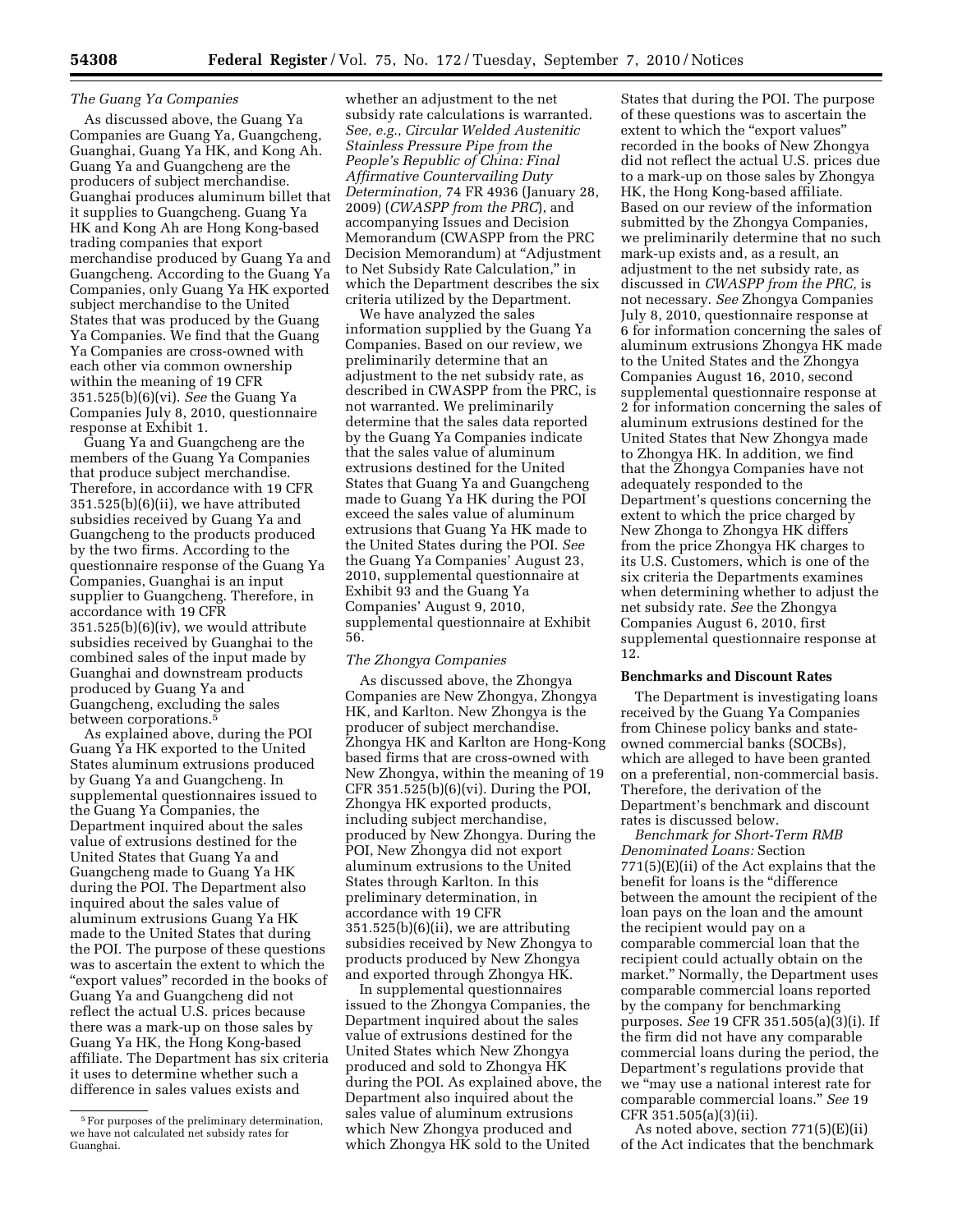should be a market-based rate. However, for the reasons explained in *CFS from the PRC,* loans provided by Chinese banks reflect significant government intervention in the banking sector and do not reflect rates that would be found in a functioning market. *See* CFS Decision Memorandum at Comment 10. Because of this, any loans received by respondents from private Chinese or foreign-owned banks would be unsuitable for use as benchmarks under 19 CFR 351.505(a)(2)(i). Similarly, because Chinese banks reflect significant government intervention in the banking sector, we cannot use a national interest rate for commercial loans as envisaged by 19 CFR 351.505(a)(3)(ii). Therefore, because of the special difficulties inherent in using a Chinese benchmark for loans, the Department is selecting an external market-based benchmark interest rate. The use of an external benchmark is consistent with the Department's practice. For example, in *Softwood Lumber from Canada,* the Department used U.S. timber prices to measure the benefit for government-provided timber in Canada. *See Notice of Final Affirmative Countervailing Duty Determination and Final Negative Critical Circumstances Determination: Certain Softwood Lumber Products From Canada,* 67 FR 15545 (April 2, 2002) (*Softwood Lumber from Canada*), and accompanying Issues and Decision Memorandum (Softwood Lumber from Canada Decision Memorandum) at ''Analysis of Programs, Provincial Stumpage Programs Determined to Confer Subsidies, Benefit.''

We are calculating the external benchmark using the regression-based methodology first developed in *CFS from the PRC* and more recently updated in *LWTP from the PRC. See*  CFS Decision Memorandum at Comment 10; *see also* LWTP from the PRC Decision Memorandum at ''Benchmarks and Discount Rates.'' This benchmark interest rate is based on the inflation-adjusted interest rates of countries with per capita gross national incomes (GNIs) similar to the PRC. The benchmark interest rate takes into account a key factor involved in interest rate formation (*i.e.,* the quality of a country's institutions), which is not directly tied to the state-imposed distortions in the banking sector discussed above.

This methodology relies on data published by the World Bank and International Monetary Fund (*see*  further discussion below). For the year 2009, the World Bank, however, has not yet published all the necessary data relied on by the Department to compute

a short-term benchmark interest rate for the PRC. Specifically, the following data are not yet available: World Governance Indicators and World Bank classifications of lower-middle income countries based on GNI per capita in U.S. dollars. Therefore, for purposes of this preliminary determination, where the use of a short-term benchmark rate for 2009 is required, we have applied the 2008 short-term benchmark rate for the PRC, as calculated by the Department (*see* discussion below). The Department notes that the current 2008 loan benchmark may be updated, by the final determination, pending the release of all the necessary 2009 data.

The 2008 short-term benchmark was computed following the methodology developed in *CFS from the PRC.* We first determined which countries are similar to the PRC in terms of GNI, based on the World Bank's classification of countries as: low income; lower-middle income; upper-middle income; and high income. The PRC falls in the lower-middle income category, a group that includes 55 countries as of July 2007. As explained in *CFS from the PRC,* this pool of countries captures the broad inverse relationship between income and interest rates.

Many of these countries reported lending and inflation rates to the International Monetary Fund and are included in that agency's international financial statistics (IFS). With the exceptions noted below, we have used the interest and inflation rates reported in the IFS for the countries identified as "low middle income" by the World Bank. First, we did not include those economies that the Department considered to be non-market economies for AD purposes for any part of the years in question, for example: Armenia, Azerbaijan, Belarus, Georgia, Moldova, and Turkmenistan. Second, the pool necessarily excludes any country that did not report both lending and inflation rates to IFS for those years. Third, we removed any country that reported a rate that was not a lending rate or that based its lending rate on foreign-currency denominated instruments. For example, Jordan reported a deposit rate, not a lending rate, and the rates reported by Ecuador and Timor L'Este are dollardenominated rates; therefore, the rates for these three countries have been excluded. Finally, for the calculation of the inflation-adjusted short-term benchmark rate, we also excluded any countries with aberrational or negative real interest rates for the year in question.

For the resulting inflation-adjusted benchmark lending rate, *see* 

Memorandum to the File from Eric B. Greynolds, Program Manager, AD/CVD Operations, Office 3, regarding ''2008 Short-Term Interest Rate Benchmark'' (August 30, 2010). Because these are inflation-adjusted benchmarks, it is necessary to adjust the respondent's interest payments for inflation. This was done using the PRC inflation rate as reported in the IFS.

*Benchmark for Long-Term RMB Denominated Loans:* The lending rates reported in the IFS represent short- and medium-term lending, and there are no sufficient publicly available long-term interest rate data upon which to base a robust long-term benchmark. To address this problem, the Department has developed an adjustment to the shortand medium-term rates to convert them to long-term rates using Bloomberg U.S. corporate BB-rated bond rates. *See Light-Walled Rectangular Pipe and Tube From the People's Republic of China: Final Affirmative Countervailing Duty Investigation Determination,* 73 FR 35642 (June 24, 2008) (*LWRP from the PRC*), and accompanying Issues and Decision Memorandum (LWRP Decision Memorandum) at ''Discount Rates.'' In *Citric Acid from the PRC,* this methodology was revised by switching from a long-term mark-up based on the ratio of the rates of BB-rated bonds to applying a spread which is calculated as the difference between the two-year BB bond rate and the n-year BB bond rate, where n equals or approximates the number of years of the term of the loan in question. *See Citric Acid and Certain Citrate Salts From the People's Republic of China: Final Affirmative Countervailing Duty Determination,* 74 FR 16836 (April 13, 2009) (*Citric Acid from the PRC*), and accompanying Issues and Decision Memorandum (Citric Acid from the PRC Decision Memorandum) at Comment 14.

*Discount Rates:* Consistent with 19 CFR  $351.524(d)(3)(i)(A)$ , we have used, as our discount rate, the long-term interest rate calculated according to the methodology described above for the year in which the government provided the subsidy.

#### **Analysis of Programs**

# *Programs Preliminarily Determined To Be Countervailable*

A. Exemption From City Construction Tax and Education Tax for FIEs

Pursuant to the Circular Concerning Temporary Exemption from Urban Maintenance and Construction Tax and Additional Education Fees for Foreign-Funded and Foreign Enterprises (GUOSHUIFA {1994} No. 38), the local tax authorities exempt all FIEs and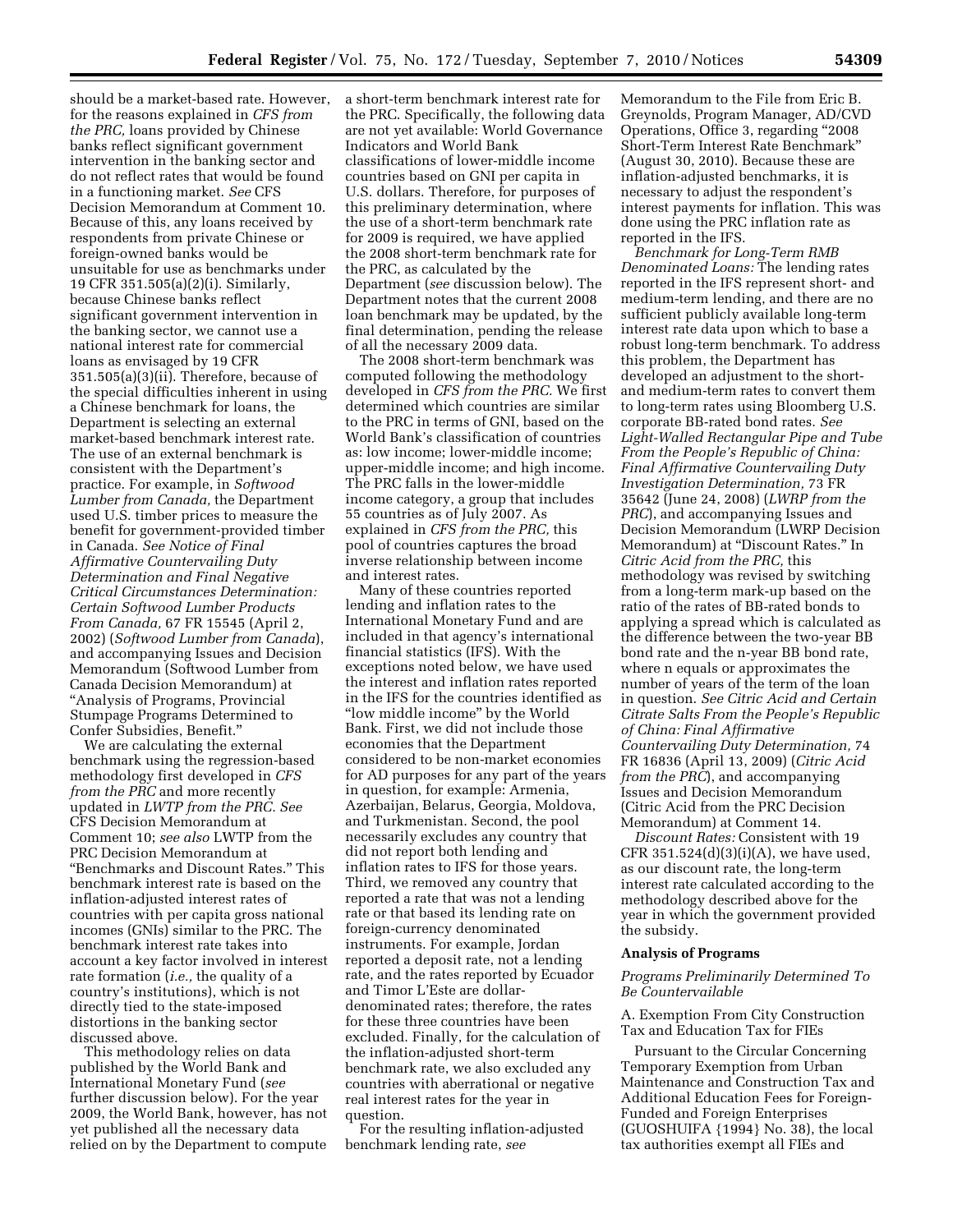foreign enterprises from the city maintenance and construction tax and education fee surcharge. The construction tax is based on the amount of product tax; value added tax, and/or business tax actually paid by the taxpayer. For taxpayers located in urban areas, the rate is seven percent; for taxpayers located in counties or townships, the rate is five percent; and for taxpayers located in areas other than urban areas, counties, and townships, the rate is one percent. Regarding the education fee surcharge, FIEs pay only one percent of the actual amount of the product tax, value-added tax, and business tax paid, whereas other entities pay four percent of that amount. Guangcheng and New Zhongya are FIEs and, therefore, received exemptions under this program.

Consistent with our finding in *Racks from the PRC,* we preliminarily determine that the exemptions from the city construction tax and education surcharge under this program confer a countervailable subsidy. *See* Racks from the PRC Decision Memorandum at ''Exemption from City Construction Tax and Education Tax for FIEs in Guangdong Province.'' The exemptions are financial contributions in the form of revenue forgone by the government and provide a benefit to the recipient in the amount of the savings. *See* section 771(5)(D)(ii) of the Act and 19 CFR 351.509(a)(1). We also preliminarily determine that the exemptions afforded by this program are limited as a matter of law to certain enterprises, *i.e.,* FIEs, and, hence, specific under section 771(5A)(D)(i) of the Act. To calculate the benefit, we treated the tax savings and exemptions received by Guangcheng and New Zhongya as recurring benefits, consistent with 19 CFR 351.524(c)(1). Guangcheng and New Zhongya both reported that they are exempted from the city construction tax and education fee surcharge.

To compute the amount of city construction tax savings, we first determined the rate the companies would have paid in the absence of the program. Both Guangcheng and New Zhongya reported that a seven percent construction tax would have been applied to them absent the program. They further reported that they paid a one percent education tax instead of a four percent education tax that would have been applicable absent the program. Thus, we compared the rates the companies would have paid during the POI in the absence of the program (seven percent for the construction tax and 4 percent on the education tax) with the rate the companies paid (zero percent construction tax and 1 percent

education tax), because they are FIEs. To calculate the total benefit under the program, we summed the savings from the construction tax exemption and education fee exemption.

To calculate the program rate, we divided the companies' tax savings received during the POI by their total consolidated sales, net of intra-company sales. Specifically, for New Zhongya, we divided the benefit by Zhongya's total sales for the POI. For Guangcheng, we divided the benefit the combined total sales of Guangcheng and Guang Ya.

On this basis, we preliminarily determine the countervailable subsidy to be 0.01 percent *ad valorem* for the Guang Ya Companies and 0.07 percent *ad valorem* for the Zhongya Companies.

B. GOC and Sub-Central Government Grants, Loans, and Other Incentives for Development of Famous Brands and China World Top Brands

The Famous Brand program is administered at the central, provincial, and municipal government level. During the POI, New Zhongya and Guang Ya reported receiving grants under the Famous Brand program from their respective local governments.

Though operated at the local level, the GOC issued ''Measures for the Administration of Chinese Top-Brand Products,'' which state that the requirements for application require that firms provide information concerning their export ratio as well as the extent to which their product quality meets international standards. *See* Chapter 3 of the ''Measures for the Administration of Chinese Top-Brand Products'' at Exhibit 24 of the Guang Ya Companies July 8, 2010, questionnaire response.

Based on the information available on the record of the investigation, we determine that the grants that the Zhongya and Guang Ya Companies received under the famous brand program constitute a financial contribution and a benefit under sections  $771(5)(D)(i)$  and  $771(5)(E)$  of the Act, respectively. Regarding specificity, section 771(5A)(B) of the Act states that an export subsidy is a subsidy that is, in law or in fact, contingent upon export performance, alone or as one of two or more conditions. Based on the information on the record of the investigation, we determine that grants provided to the Zhongya and Guang Ya Companies under the famous brands program are contingent on export activity. Therefore, we find that the program is specific under section 771(5A)(B) of the Act. Our approach in this regard is consistent with the Department's findings in prior CVD

proceedings involving the PRC. *See, e.g., Pre-Stressed Concrete Steel Wire Strand from the People's Republic of China: Final Affirmative Countervailing Duty Determination,* 75 FR 28557 (May 21, 2010) (*PC Strand from the PRC*), and accompanying Issues and Decision Memorandum (PC Strand from the PRC Decision Memorandum) at ''Subsidies for Development of Famous Export Brands and China World Top Brands at Central and Sub-Central Level.''

The grants that the Zhongya and Guang Ya Companies received during the POI were less than 0.5 percent of their respective total export sales in the year of approval/receipt. Therefore, pursuant to 19 CFR 351.524(b)(2), we expensed the grant amount year of receipt. Guang Ya also received a grant prior to the POI that was greater than 0.5 percent of its total export sales in the year of approval/receipt. Therefore, we allocated the benefit over time using the methodology provided under 19 CFR 351.524(d)(2).

On this basis, we calculated a total net subsidy rate of 0.32 percent *ad valorem*  for the Guang Ya Companies. Concerning the Zhongya Companies, the benefit it received under the program was fully expensed prior to the POI.

C. Two Free, Three Half Income Tax Exemptions for FIEs

The Foreign Invested Enterprise and Foreign Enterprise Income Tax Law (FIE Tax Law), enacted in 1991, established the tax guidelines and regulations for FIEs in the PRC. The intent of this law is to attract foreign businesses to the PRC. According to Article 8 of the FIE Tax Law, FIEs that are "productive" and scheduled to operate not less than 10 years are exempt from income tax in their first two profitable years and pay half of their applicable tax rate for the following three years. FIEs are deemed "productive" if they qualify under Article 72 of the Detailed Implementation Rules of the Income Tax Law of the People's Republic of China of Foreign Investment Enterprises and Foreign Enterprises. New Zhongya reported receiving benefits under this program that are attributable to the POI.

We determine that the exemption or reduction in the income tax paid by ''productive'' FIEs under this program confers a countervailable subsidy. The exemption/reduction is a financial contribution in the form of revenue forgone by the GOC and it provides a benefit to the recipients in the amount of the tax savings. *See* sections 771(5)(D)(ii) and 771(5)(E) of the Act and 19 CFR 351.509(a)(1). We further determine that the exemption/reduction afforded by this program is limited as a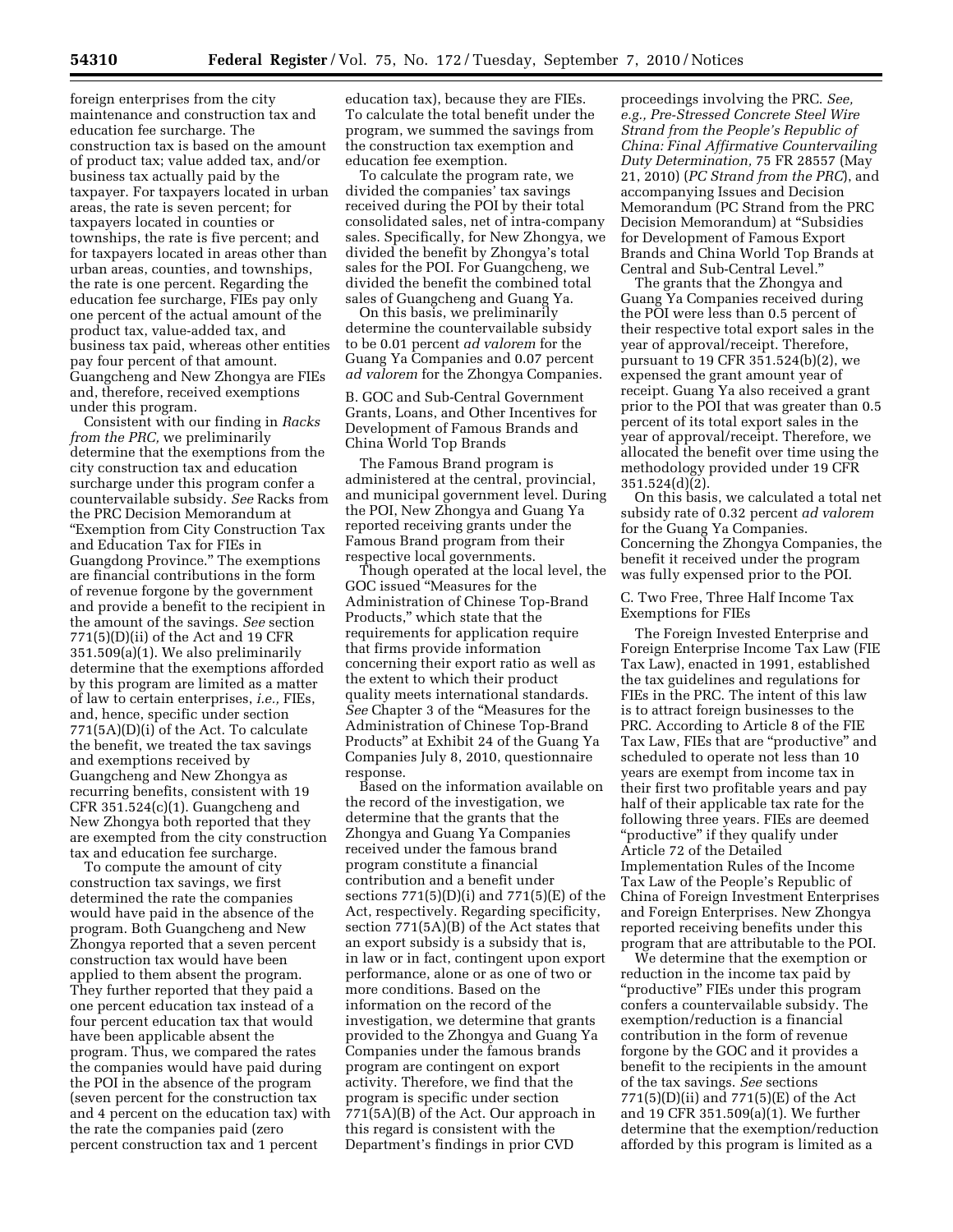matter of law to certain enterprises, ''productive'' FIEs, and, hence, is specific under section 771(5A)(D)(i) of the Act. Our approach in this regard is consistent with the Department's practice. *See* CFS from the PRC Decision Memorandum at ''Two Free/Free Half Program.''

To calculate the benefit from this program, we treated the income tax exemption claimed as a recurring benefit, consistent with 19 CFR  $351.524(c)(1)$ . We then compared the tax rate paid to the rate that otherwise would have been paid by New Zhongya and multiplied the difference by the company's taxable income. We divided the benefit by the total sales of the Zhongya Companies during the POI.

On this basis, we determine a countervailable subsidy of 0.53 percent *ad valorem* for the Zhongya Companies.

D. Import Tariff and VAT Exemptions for FIEs and Certain Domestic Enterprises Using Imported Equipment in Encouraged Industries

Enacted in 1997, the Circular of the State Council on Adjusting Tax Policies on Imported Equipment (Guofa No. 37) (Circular 37) exempts both FIEs and certain domestic enterprises from the VAT and tariffs on imported equipment used in their production so long as the equipment does not fall into prescribed lists of non-eligible items. The National Development and Reform Commission (NDRC) and the General Administration of Customs are the government agencies responsible for administering this program. Qualified enterprises receive a certificate either from the NDRC or one of its provincial branches. To receive the exemptions, a qualified enterprise only has to present the certificate to the customs officials upon importation of the equipment. The objective of the program is to encourage foreign investment and to introduce foreign advanced technology equipment and industry technology upgrades. The Department has previously found this program to be countervailable. *See, e.g.,*  Citric Acid Decision from the PRC Memorandum at ''VAT Rebate on Purchases by FIEs of Domestically Produced Equipment.

New Zhongya, an FIE, reported receiving VAT and tariff exemptions under this program for imported equipment prior to and during the POI. Guangcheng, also an FIE, reported receiving VAT and tariff exemptions under this program for imported equipment prior to the POI.

We determine that the VAT and tariff exemptions on imported equipment confer a countervailable subsidy. The exemptions are a financial contribution

in the form of revenue forgone by the GOC and the exemptions provide a benefit to the recipients in the amount of the VAT and tariff savings. *See*  section 771(5)(D)(ii) of the Act and 19 CFR 351.509(a)(1). We further determine that the VAT and tariff exemptions under this program are specific under section 771(5A)(D)(iii)(I) of the Act because the program is limited to certain enterprises. As described above, only FIEs and certain domestic enterprises are eligible to receive VAT and tariff exemptions under this program. No information has been provided to demonstrate that the beneficiary companies are a nonspecific group. As noted above, the Department finds FIEs to be a specific group under section 771(5A)(D)(i) of the Act. In addition, the additional certain enterprises requiring approval by the NDRC does not render the program to be non-specific. *See, e.g.,* CFS from the PRC Decision Memorandum at Comment 16, and *Certain New Pneumatic Off-the-Road Tires From the People's Republic of China: Final Affirmative Countervailing Duty Determination and Final Negative Determination of Critical Circumstances,* 73 FR 40480 (July 15, 2008) (*Tires from the PRC*), and accompanying Issues and Decision Memorandum (Tires from the PRC Decision Memorandum) at ''VAT and Tariff Exemptions for FIEs and Certain Domestic Enterprises Using Imported Equipment on Encouraged Industries.''

Normally, we treat exemptions from indirect taxes and import charges, such as the VAT and tariff exemptions, as recurring benefits, consistent with 19 CFR 351.524(c)(1) and allocate these benefits only in the year that they were received. However, when an indirect tax or import charge exemption is provided for, or tied to, the capital structure or capital assets of a firm, the Department may treat it as a non-recurring benefit and allocate the benefit to the firm over the AUL. *See* 19 CFR 351.524(c)(2)(iii) and 19 CFR 351.524(d)(1). Therefore, we have examined the VAT and tariff exemptions that New Zhongya received under the program during the POI and prior years.

To calculate the amount of import duties exempted under the program, we multiplied the value of the imported equipment by the import duty rate that would have been levied absent the program. To calculate the amount of VAT exempted under the program, we multiplied the value of the imported equipment (inclusive of import duties) by the VAT rate that would have been levied absent the program. Our derivation of VAT in this calculation is

consistent with the Department's approach in prior cases. *See, e.g., Circular Welded Carbon Quality Steel Line Pipe from the People's Republic of China: Final Affirmative Countervailing Duty Determination,* 73 FR 70961 (November 24, 2008) (*Line Pipe from the PRC*), and accompanying Issues and Decision Memorandum (Line Pipe from the PRC Decision Memorandum) at Comment 8  $($ "\* \* \* we agree with Petitioners that VAT is levied on the value of the product inclusive of delivery charges and import duties''). Next, we summed the amount of duty and VAT exemptions received in each year. For each year, we then divided the total grant amount by the corresponding total sales of the respondents for the year in question.

For each company, we divided the total amount of VAT and tariff exemptions by the corresponding total sales for year in which the exemptions were received. Those exemptions that were less than 0.5 percent of total sales were expensed to the year of receipt. Those exemptions that were greater than 0.5 percent of total sales were allocated over the AUL using the methodology described under 19 CFR 351.524(d)(2).

On this basis, we determine the countervailable subsidy to be 0.52 percent *ad valorem* for the Zhongya Companies and less than 0.005 percent *ad valorem* for the Guang Ya Companies.6

E. International Market Exploration Fund (SME Fund)

The SME Fund, established under CQ (2000) No. 467, encourages the development of small and mediumsized enterprises (SMEs) by reducing the risk of operation for these enterprises in the international market. To qualify for the program, a company needs to satisfy the criteria in CQ (2000), which provides that the SME should have export and import rights, exports of less than \$15,000,000, an accounting system, personnel with foreign trade skills, and a plan for exploring the international market. Guang Ya reported receiving funds under this program in 2008 and 2009 from the Shishan Town Economic Development Office.

We further preliminarily determine that the grants provided under the SME Fund constitute a financial contribution and benefit under sections 771(5)(D)(i)

<sup>6</sup>Consistent with our past practice, we did not include this program in the Guang Ya Companies' total net subsidy rate because it is not numerically insignificant. *See, e.g.,* CFS from the PRC Decision Memorandum at ''Analysis of Programs, Programs Determined Not To Have Been Used or Not To Have Provided Benefits During the POI for GE.''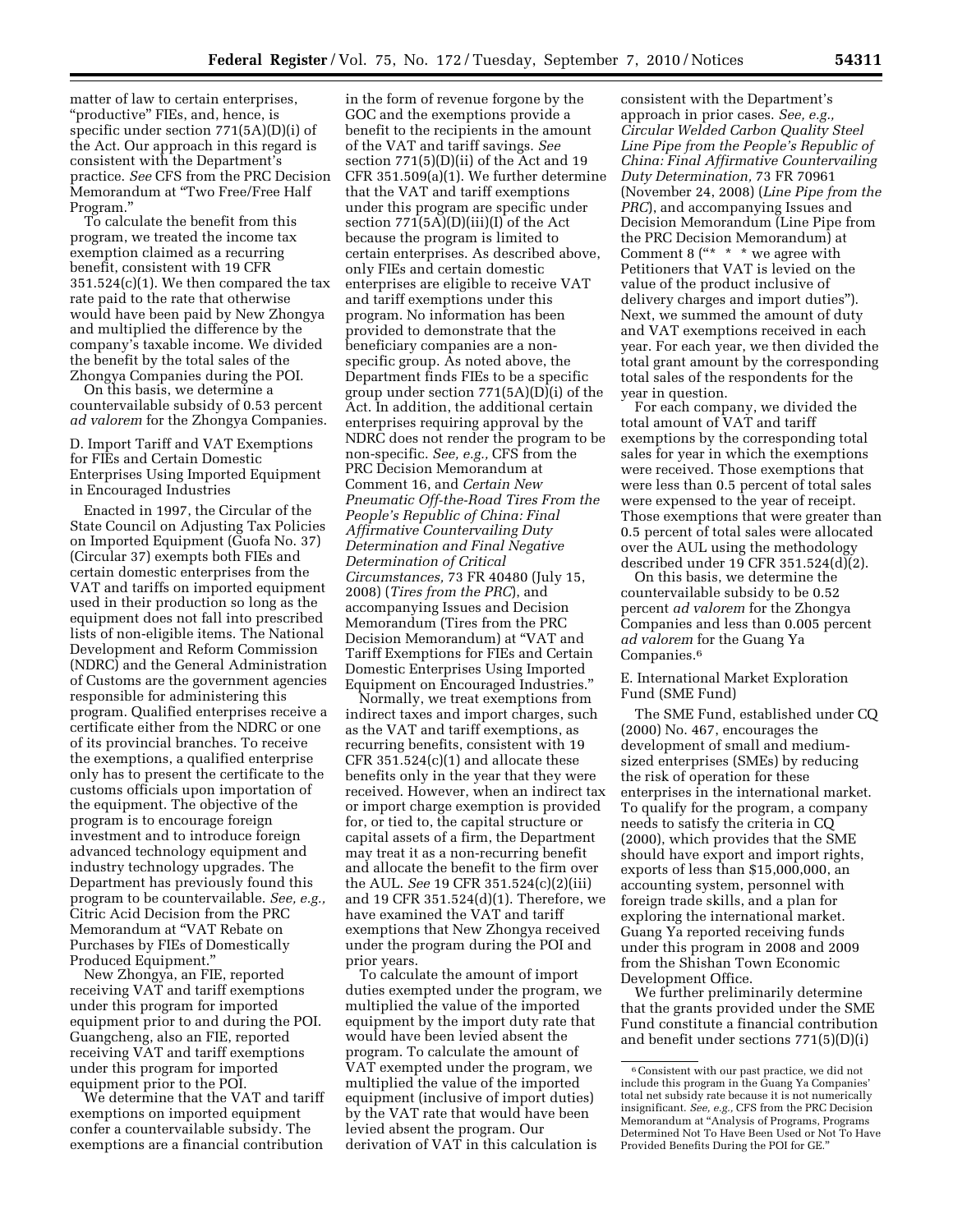and 771(5)(E) of the Act, respectively. We also determine that this program is an export subsidy, under section 771(5A)(B) of the Act, because the program supports the international market activities of SMEs and is limited to enterprises that have exports of less than \$15,000,000. Our findings in this regard are consistent with the Department's practice. *See Wire Decking from the People's Republic of China: Final Affirmative Countervailing Duty Determination,* 75 FR 32902 (June 10, 2010) (*Wire Decking from the PRC*), and accompanying Issues and Decision Memorandum (Wire Decking from the PRC Decision Memorandum) at ''International Market Exploration Fund (SME Fund).'' Information on the record indicates that the SME Fund provides one-time assistance. Therefore, consistent with 19 CFR 351.524(c)(1), we are treating the grants received under this program as ''non-recurring.'' To measure the benefits of each grant that are allocable to the POI, we first conducted the "0.5 percent test" for the grant. *See* 19 CFR 351.524(b)(2). We divided the total amount approved in 2008 and 2009 by the total export sales of Guang Ya and Guangcheng in 2008 and 2009. As a result, we found that the grants received by Guang Ya are less than 0.5 percent and fully expensed to the year of receipt.

Therefore, for the POI, we calculated a total net subsidy rate of 0.01 percent *ad valorem* for the Guang Ya Companies.

F. Preferential Tax Program for FIEs Recognized as High or New Technology Enterprises (HNTEs)

According to the ''Circular of the State Council Concerning the Approval of the National Development Zones for New and High Technology Industries and the Relevant Policies and Provisions'' at Article 2 and 4 of Appendix III ''Regulations on the Tax Policy for the National New and High Technology Industries Parks), FIEs designated as HNTEs in high and new technology parks pay a reduced income tax rate of 15 percent.

We preliminarily determine that the reduction in the income tax paid by FIEs designated as HNTEs under this program confers a countervailable subsidy. The reduction is a financial contribution in the form of revenue forgone by the government and it provides a benefit to the recipient in the amount of the tax savings. *See* sections 771(5)(D)(ii) and 771(5)(E) of the Act, respectively, and 19 CFR 351.509(a)(1). We also determine that the reduction afforded by this program is limited as a matter of law to certain enterprises, *i.e.,* 

FIEs designated as HNTEs, and, hence, is specific under section 771(5A)(D)(i) of the Act. The program is also specific pursuant to section 771(5A)(D)(iv) of the Act, as only ratified new and high technology enterprises located in new and high technology parks approved by the State Council can pay the reduced tax rate. Guang Ya and Guangcheng reported receiving tax benefits attributable to the POI under this program.

We treated the income tax savings enjoyed by the companies as a recurring benefit, consistent with 19 CFR  $351.524(c)(1)$ . To compute the amount of the tax savings, we compared the rate Guang Ya and Guangcheng would have paid in the absence of the program (25 percent) with the rate the company paid (15 percent), and divided the tax savings received during the POI by the combined total sales of Guang Ya and Guangcheng.

On this basis, we determine the countervailable subsidy attributable to Guang Ya Companies to be 0.11 percent *ad valorem* under this program.

G. Policy Loans to Chinese Aluminum Extrusion Producers

The Department is examining whether aluminum extrusion producers receive preferential lending through SOCBs or policy banks. According to the allegation, preferential lending to the aluminum extrusion industry is supported by the GOC through the issuance of national and provincial fiveyear plans, industrial plans for the steel sector, catalogues of encouraged industries, and other government laws and regulations. Based on our review of the responses and documents provided by the GOC, we preliminarily determine that loans received by the aluminum extrusion industry from SOCBs and policy banks were made pursuant to government directives.

Record evidence demonstrates that the GOC, through its directives, has highlighted and advocated the development of the aluminum extrusion industry. At the national level, the GOC has placed an emphasis on the development of high-end, value-added steel products through foreign investment as well as through technological research, development, and innovation. In laying out this strategy, the GOC has identified specific products selected for development. For example, the "Catalogue of Major Industries, Products, and Technologies Encouraged for Development in China'' (Encouraged Industries Catalogue), issued by the GOC in 2000, identifies 526 products, technologies, and infrastructure facilities for business

promotion. *See* the GOC's August 4, 2010, questionnaire response at Exhibit 3. The Encouraged Industries Catalogue specifically mentions aluminum extrusion products under the nonferrous metals heading. *Id.* 

Similarly, there is the Decision of the State Council on Promulgating the ''Interim Provisions on Promoting Industrial Structure Adjustment'' for Implementation (No. 40 (2005)) (Decision 40). The GOC implemented Decision 40 in order to achieve the objectives of the Eleventh Five-Year Plan. *See* the GOC's August 4, 2010, questionnaire response at Exhibit 6. Decision 40 references the Directory Catalogue on Readjustment of Industrial Structure (Industrial Catalogue), which outlines the projects which the GOC deems "encouraged," "restricted," and ''eliminated,'' and describes how these projects will be considered under government policies. *Id.* Aluminum is mentioned as an industry in the Industrial Catalogue as an ''encouraged project." *Id.* For the "encouraged" projects, Decision 40 outlines several support options available from the government, including financing. *Id.* 

In addition, the "Guidelines on Acceleration of the Adjustment of the Aluminum Industry Structure'' (Aluminum Industry Guidelines), issued by the GOC in 2006, discusses support that is to be provided to producers of aluminum extrusions. *See* the GOC's August 4, 2010, questionnaire response at Exhibit 9. For instance, under the heading ''Increase Industry Concentration, Encourage Comprehensive Usage and Conservation of Resources,'' the Aluminum Industry Guidelines state:

Create favorable conditions for enterprises M&A and restructuring, and accelerate enterprises' merger and restructuring via economic means. Support aluminum, electrolytic aluminum, and aluminum processing enterprises to undertake merger and restructuring, establish internationally competitive enterprise group, realize advantage complementation, and increase industry concentration. Encourage private capital and foreign capital to participate in the reform, restructuring and transformation of state-owned enterprises. Encourage backbone enterprises to keep raising technology and management levels, accelerate medium and small-sized aluminum processing enterprises' technology transformation, and improve resource utilization.

*Id.* The Aluminum Industry Guidelines also make reference to lending activities. Under the heading, ''Strengthen the Coordination and Cooperation of Credit Policy and Industrial Policy and Establish Withdrawal Mechanism Under the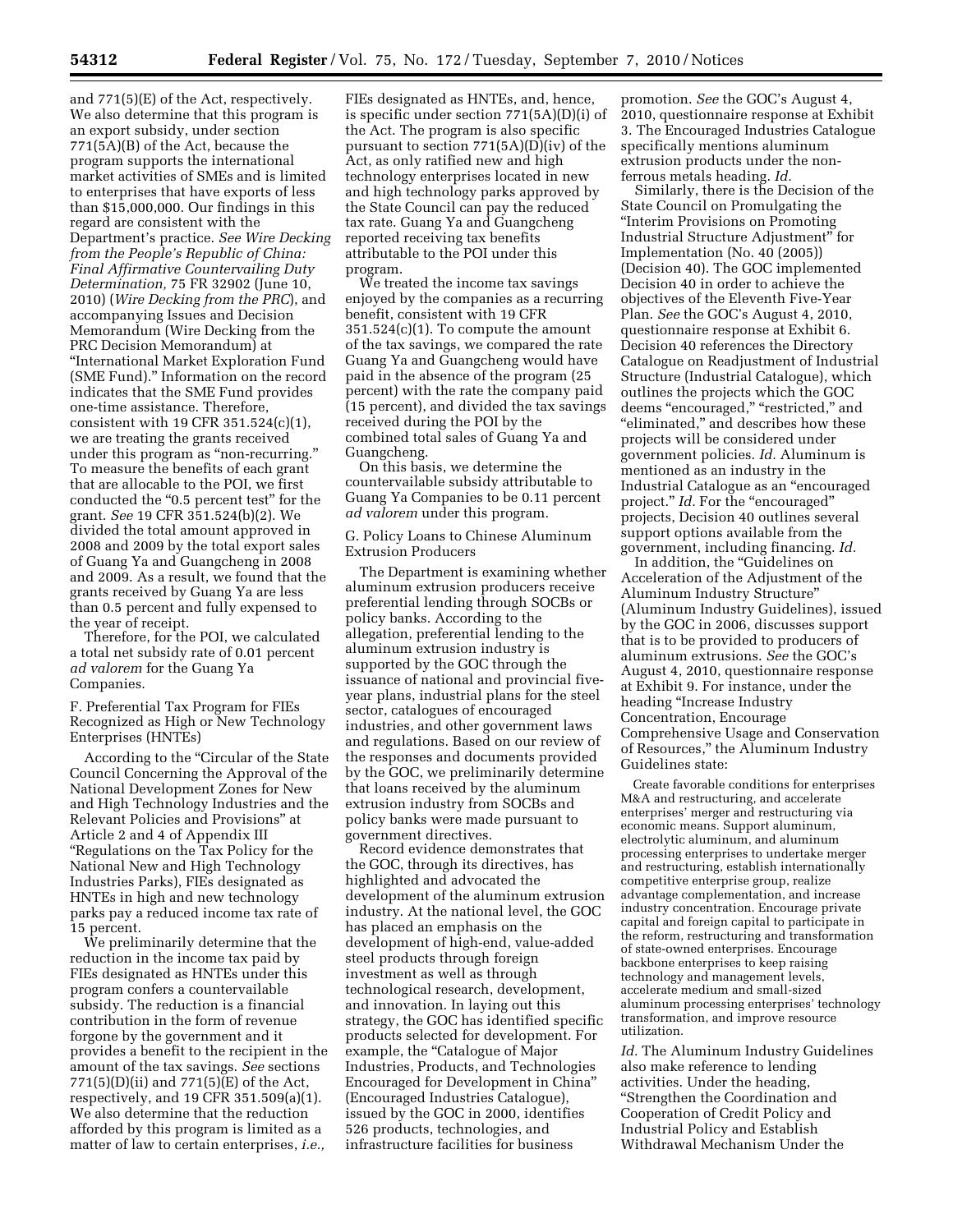Policies,'' the Aluminum Industry Guidelines state:

It is required to strictly abide by the rule that the minimum self-owned capital requirement for electrolytic aluminum projects shall be no less than 35 percent of the total investment. *Financial institutions shall rationally allocate the lending credits taking into account the national macroeconomic adjustments, industrial policies, and ordinary lending principles. Financial institutions may continue to provide credits to oxide aluminum or electrolytic aluminum enterprises that are in compliance with national industrial policies and the market entrance threshold, provided such lending is in accordance with the ordinary lending principles. No credit shall be provided to those enterprises that do not conform to national industrial policies, do not satisfy the market entrance threshold, have obsolete manufacturing processes, have been classified as prohibited, or have been ordered to cease operation.* In the event that credits are mistakenly provided to such enterprises, the financial institutions shall take appropriate measures to reclaim the credits and avoid financial risk.

Id. (emphasis added). Additionally, under the heading ''Enhance the Implementation of Environmental Protection Regulations, Eliminate Capacities,'' the Aluminum Industry Guidelines state that different ''financing means'' shall be used ''to support enterprises' environmental protection and energy savings.'' *Id.* 

Support, in the form of financing, is also discussed in the ''Nonferrous Metal Industry Adjustment and Revitalization Plan'' (Nonferrous Metal Plan) that was issued by the GOC in 2009. *See* the GOC's August 4, 2010, questionnaire response at Exhibit 10. Under the heading ''Increase Dedication to Technology Improvement and Technology Reform,'' the Nonferrous Metal Plan states:

Set aside some funds from new central investment. Use loan interest subsidies to support R&D and technology reform in the nonferrous metals industry. Increase the level of financial support directed toward reform of energy conservation technologies.

The Nonferrous Metal Plan further references financing to the aluminum extrusions industry under the heading, ''Continue To Implement the Financing Policy of 'Encouragement and Discouragement:"

Increase financing support to backbone enterprises in the nonferrous metals industry. Provide support to certain enterprises in issuing stock, enterprise bonds, and corporate bonds*. Enterprises eligible to receive such support are those which are engaged in projects which, in addition to adhering to investment management prescriptions, are in compliance with industry policy as well as relevant environmental and land regulations; and* 

*implement acquisitions, restructuring,* ''*Going Abroad*'' {*sic*} *and technological reformation. Id.* (emphasis added).

As noted in *Citric Acid from the PRC,*  in general, the Department looks to whether government plans or other policy directives lay out objectives or goals for developing the industry and call for lending to support those objectives or goals. *See* Citric Acid from the PRC Decision Memorandum at Comment 5. Where such plans or policy directives exist, then it is the Department's practice to determine that a policy lending program exists that is specific to the named industry (or producers that fall under that industry). *See* CFS Decision Memorandum at Comment 8, and LWTP from the PRC Decision Memorandum at ''Government Policy Lending Program.'' Once that finding is made, the Department relies upon the analysis undertaken in *CFS from the PRC* to further conclude that national and local government control over the SOCBs results in the loans being a financial contribution by the GOC. *See* CFS Decision Memorandum at Comment 8. Therefore, on the basis of the record information described above, we preliminarily determine that the GOC has a policy in place to encourage the development of the production of aluminum extrusions through policy lending.

The GOC and the Guang Ya Companies provided source documents concerning the largest loans the Guang Ya Companies had outstanding during the POI.7 Information in these business proprietary documents further supports our preliminary determination that the GOC has a policy in place to encourage the development of the production of aluminum extrusions through policy lending. For further information, see the Memorandum to the File from Eric B. Greynolds, Program Manager, Office 3, Operations, "Excerpts of Internal Loan Documents of the Guang Ya Companies,'' (August 30, 2010) (Internal Loan Document Memorandum).

The GOC has argued in its August 4, 2010, questionnaire response that the People's Bank of China (PBOC) revoked the PRC's policy lending programs in 1999 pursuant to the "Circular on Improving Administration of Special Loans'' (YINFA (1999)) No. 228 (Special Loans Circular). *See* the GOC's August 4, 2010, questionnaire response at Exhibit 18. We preliminarily determine that there is no basis to conclude that the GOC's policy lending activities ceased with the issuance of the Special Loans Circular. The Special Loans

Circular states that, while banks shall make lending decisions on their own, ''authorities'' may continue to ''give advice on the choice of project.'' Further, the Special Loans Circular states that firms may continue to receive formerly designated ''special loans:''

For those (former special) loans which do not meet the commercial lending conditions, if the authorities can provide loan interest grant or other subsidies so that the commercial lending conditions are fulfilled, the banks may continue to provide the loans.

*Id.* The Special Loans Circular goes on to state that:

Wholly State-owned banks shall make efforts to implement the requirements above, and shall actively communicate with the authorities in charge of relevant industries, with a view to gaining their understanding and support.

*Id.* Thus, despite the GOC's claims, the Special Loans Circular provides a means by which what it refers to as ''special loans'' may continue to be provided to firms in the PRC. In addition, the Special Loans Circular states government authorities will continue to ''advise'' and monitor the actions of the PRC state-owned lending institutions. Furthermore, the Aluminum Industries Guidelines and the Nonferrous Metal Plan, both of which mention directing credit to members of the aluminum extrusions industry, as well as the loans discussed in the Internal Loan Document Memorandum, were issued after the GOC released the Special Loans Circular.

The Guang Ya Companies reported that they had outstanding loans from PRC-based banks during the POI. Consistent with our determination in prior proceedings, we preliminarily find these PRC-based banks to be stateowned commercial banks (SOCBs). *See, e.g., Certain Oil Country Tubular Goods From the People's Republic of China: Final Affirmative Countervailing Duty Determination, Final Negative Critical Circumstances Determination,* 74 FR 64045 (December 7, 2009) (*OCTG from the PRC*), and accompanying Issues and Decision Memorandum (OCTG Decision Memorandum) at Comment 20.

We preliminarily determine that the loans to aluminum extrusion producers from SOCBs in the PRC constitute a direct financial contribution from the government, pursuant to section 771(5)(D)(i) of the Act, and they provide a benefit equal to the difference between what the recipients paid on their loans and the amount they would have paid on comparable commercial loans (*see*  section  $771(5)$ (E)(ii) of the Act). We further preliminarily determine that the loans are *de jure* specific within the

<sup>7</sup>The Zhongya Companies reported that they did not have any loans outstanding during the POI.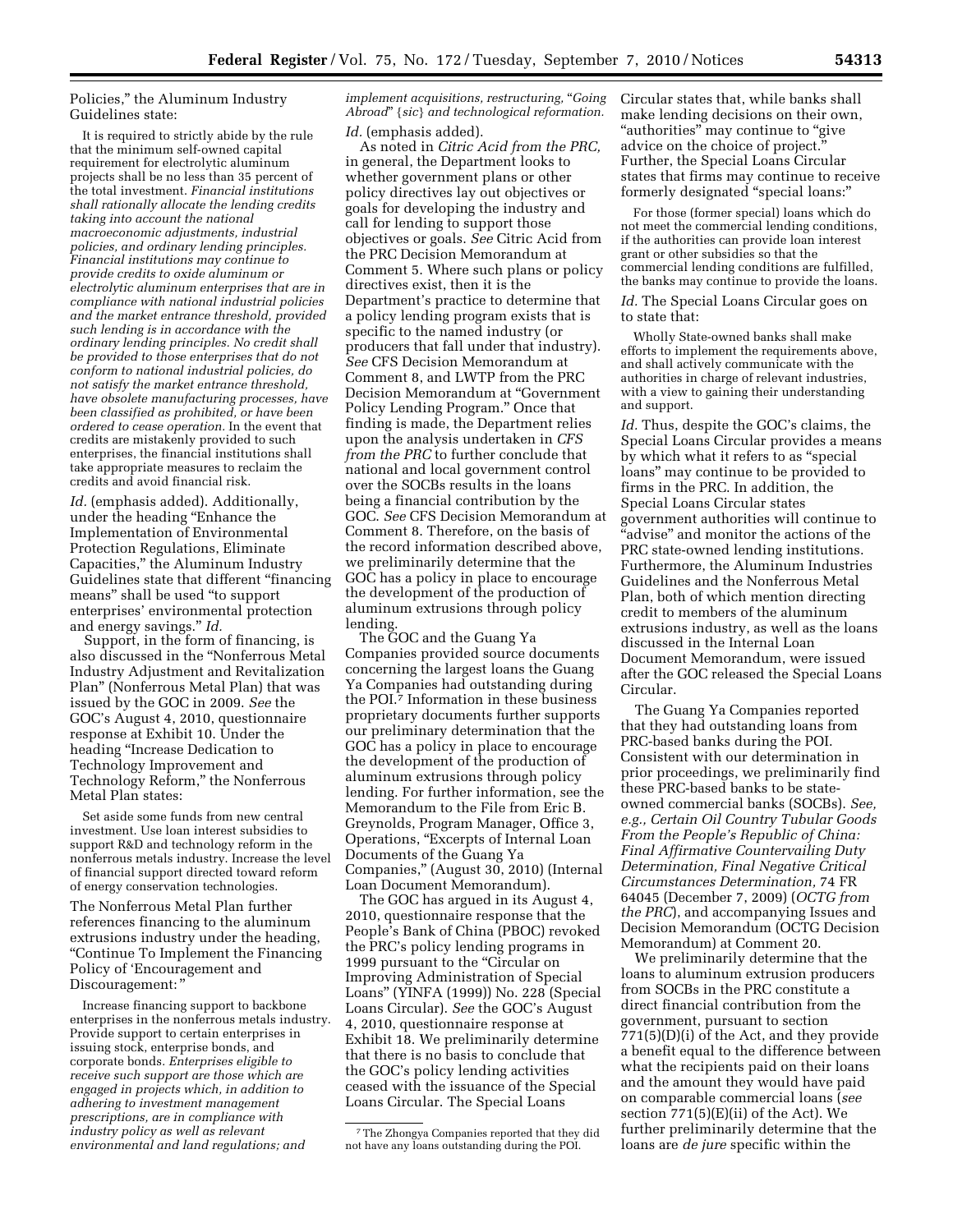meaning of section 771(5A)(D)(i) of the Act because of the GOC's policy, as illustrated in the government plans and directives, to encourage and support the growth and development of the aluminum extrusions industry.

To determine whether a benefit is conferred under section 771(5)(E)(ii) of the Act, we compared the amount of interest the Guang Ya Companies paid on their outstanding loans to the amount they would have paid on comparable commercial loans. *See* 19 CFR 351.505(a). In conducting this comparison, we used the interest rates described in the ''Benchmarks and Discount Rates'' section above. We have attributed benefits under this program to the combined total sales of Guang Ya and Guangcheng.

On this basis, we preliminarily determine a countervailable subsidy of 2.11 percent *ad valorem* for the Guang Ya Companies.

### H. Fund for SME Bank-Enterprise Cooperation Projects

According to the GOC, 1,000 eligible SMEs along with several financial institutions were selected to participate in the program. Under the program, financial institutions in the PRC decide whether to extend credit to certain eligible SMEs. If they decide to do so, the Provincial Government of Guangdong (PGOG) provides loan interest assistance to the SME that received the financing from the financial institution. The program is administered by the PGOG's Department of Finance and the Bureau of SMEs pursuant to the Circular on Printing and Distributing of the Measures on Implementing the 2009 Government-Bank-Enterprise Cooperation Special Fund Program (YUECAIGONG (2009) No. 54) (Bank Enterprise Cooperation Measures). *See* the GOC's August 9, 2010 supplemental questionnaire response at Supp-1. The Guang Ya Companies reported that Guang Ya received a grant under this program during the POI.

We preliminarily determine that the grants issued by the GOC under this program constitute a financial contribution under section 771(5)(D)(i) of the Act, in the form of a direct transfer of funds, and a benefit under section 771(5)(E) of the Act.

According to the Bank Enterprise Cooperation Measures, the 500 SMEs deemed as having the "greatest potential'' as well as enterprises that manufacture key equipment, or pursue creative technologies, or engage in advanced manufacturing activities backed by both the PGOG and the corresponding city will receive

preferential treatment under the program. In light of the selection process described in the Bank Enterprise Cooperation Measures, we preliminarily determine that this program is *de jure* specific under section 771(5)(D)(i) of the Act because the measures expressly limit access to certain enterprises.

To calculate the benefit, we divided the amount of the grant by the total sales of Guang Ya and Guangcheng. The grant was less than 0.5 percent of the export sales of Guang Ya and Guangcheng in the year of approval/receipt. Therefore, pursuant to 19 CFR 351.524(b)(2), we expensed the grant amount to the POI (year of receipt).

On this basis, we calculated a total net subsidy rate of 0.05 percent *ad valorem*  for the Guang Ya Companies.

I. Special Fund for Significant Science and Technology in Guangdong Province

Under this program, the PGOG seeks to support major, generic, and key technology research and development of Guangdong industries and promote technology achievements and diffusion of technological knowledge. The program is administered by the Guangdong Science and Technology Department pursuant to the Provisional Measures on Administration of Guangdong Important Science-Technology Project Special Fund (YEUCAIGONG (2009) No. 166). The Guang Ya Companies reported that Guang Ya received a grant under this program during the POI.

We preliminarily determine that the grants issued by the GOC under this program constitute a financial contribution under section 771(5)(D)(i) of the Act, in the form of a direct transfer of funds, and a benefit under section 771(5)(E) of the Act. As explained in the ''Various Grant Programs Self-Reported by the Guang Ya Companies'' section, the GOC failed to provide benefit distribution data for this program. As a result, the Department is applying AFA and assuming that the program is specific under section  $771(5A)(D)(iii)$  of the Act.

To calculate the benefit, we divided the amount of the grant by the total sales of Guang Ya and Guangcheng in the year of approval/receipt. The grant was less than 0.5 percent of the total sales of Guang Ya and Guangcheng. Therefore, pursuant to 19 CFR 351.524(b)(2), we expensed the grant amount to the POI (year of receipt).

On this basis, we calculated a total net subsidy rate of 0.12 percent *ad valorem*  for the Guang Ya Companies.

J. Fund for Economic, Scientific, and Technology Development

Under this program, the Government of Foshan City distributes grants to firms with the aim of fostering technological and economic development. The program is administered by the Science and Technology Bureau of Foshan Municipality and the Finance Bureau of Foshan Municipality pursuant to the Circular on Printing and Distributing of the Measures on Administration of Foshan Sci-Tech Development Special Fund (FOFUBAN (2008) No. 402). *See*  the GOC's August 9, 2010, supplemental questionnaire at Supp-4. The Guang Ya Companies, which are located in Foshan City, reported that Guang Ya received a grant under this program during the POI.

We preliminarily determine that the grants issued by the GOC under this program constitute a financial contribution under section 771(5)(D)(i) of the Act and a benefit under section 771(5)(E) of the Act. As explained in the ''Various Grant Programs Self-Reported by the Guang Ya Companies'' section, the GOC failed to provide benefit distribution data for this program. As a result, the Department is applying AFA and assuming that the program is specific under section 771(5A)(D)(iii) of the Act.

To calculate the benefit, we divided the amount of the grant by the total sales of Guang Ya and Guangcheng in the year of approval/receipt. The grant was less than 0.5 percent of the total sales of Guang Ya and Guangcheng. Therefore, pursuant to 19 CFR 351.524(b)(2), we expensed the grant amount to the POI (year of receipt).

On this basis, we calculated a total net subsidy rate of 0.01 percent *ad valorem*  for the Guang Ya Companies.

K. Provincial Fund for Fiscal and Technological Innovation

Under this program, the PGOG provides grants to firms for the purpose of promoting technological and fiscal innovation. The program is administered by the Provincial Department of Finance and Economic and Trade Commission of Guangdong Province pursuant to the Provisional Measures on Administration of Exploration and Renovation Provincial Level Fund (YUECAIQI (2003) No. 140). *See* the GOC's August 9, 2010, supplemental questionnaire at Supp-1. The Guang Ya Companies reported that Guangcheng received a grant under this program during the POI.

We preliminarily determine that the grants issued by the GOC under this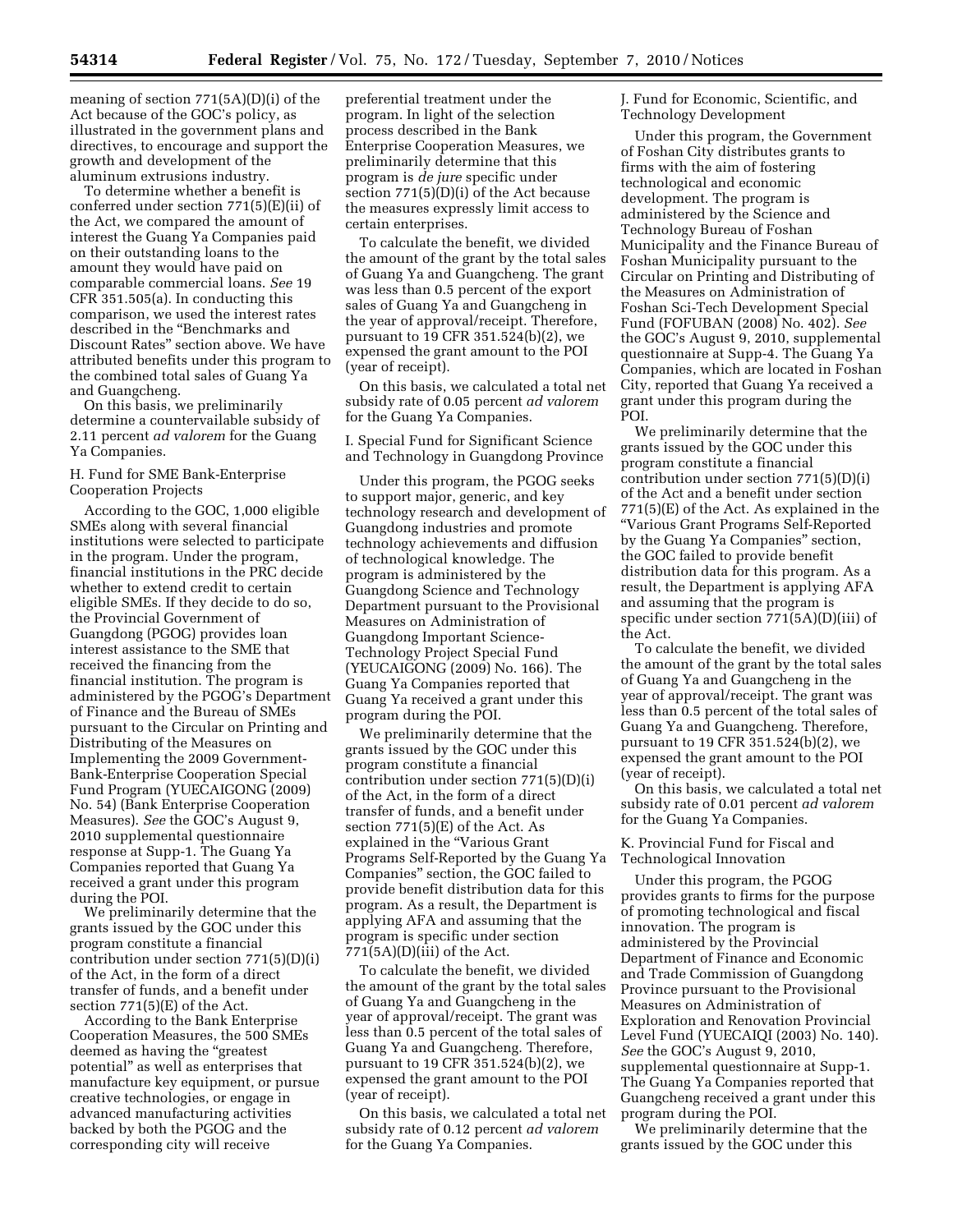program constitute a financial contribution under section 771(5)(D)(i) of the Act and a benefit under section 771(5)(E) of the Act. As explained in the ''Various Grant Programs Self-Reported by the Guang Ya Companies'' section, the GOC failed to provide benefit distribution data for this program. As a result, the Department is applying AFA and assuming that the program is specific under section 771(5A)(D)(iii) of the Act.

To calculate the benefit, we divided the amount of the grant by the total sales of Guang Ya and Guangcheng in the year of approval/receipt. The grant was less than 0.5 percent of the total sales of Guang Ya and Guangcheng. Therefore, pursuant to 19 CFR 351.524(b)(2), we expensed the grant amount to the POI (year of receipt).

On this basis, we calculated a total net subsidy rate of 0.04 percent *ad valorem*  for the Guang Ya Companies.

L. Provincial Loan Discount Special Fund for SMEs

Under this program, the PGOG provides interest subsidy grants in order to promote and support SMEs. The program is administered by the Provincial Department of Finance and the Guangdong Provincial SME Bureau pursuant to the Measures on Administration of SME Loan Interest Assistance Special Fund (YUECAIGONG (2009) No. 124). *See* the GOC's August 9, 2010 supplemental questionnaire at Supp-9. The Guang Ya Companies reported that Guangcheng received a grant under this program during the POI.

We preliminarily determine that the grants issued by the GOC under this program constitute a financial contribution under section 771(5)(D)(i) of the Act and a benefit under section 771(5)(E) of the Act. As explained in the ''Various Grant Programs Self-Reported by the Guang Ya Companies'' section, the GOC failed to provide benefit distribution data for this program. As a result, the Department is applying AFA and assuming that the program is specific under section 771(5A)(D)(iii) of the Act.

To calculate the benefit, we divided the amount of the grant by the total sales of Guang Ya and Guangcheng. The grant was less than 0.5 percent of the total sales of Guang Ya and Guangcheng in the year of approval/receipt. Therefore, pursuant to 19 CFR 351.524(b)(2), we expensed the grant amount to the POI (year of receipt).

On this basis, we calculated a total net subsidy rate of 0.04 percent *ad valorem*  for the Guang Ya Companies.

M. Export Rebate for Mechanic, Electronic, and High-Tech Products

The Guang Ya Companies reported that Guangcheng received a grant under this program during the POI. *See* the Guang Ya Companies' July 8, 2010 initial questionnaire response at 60. The Department sent two questionnaires to the GOC concerning this program. In its responses, the GOC indicated that it could not find any ''meaningful information'' concerning the program. *See, e.g.,* the GOC's August 18, 2010 second supplemental questionnaire at 1.

We preliminarily determine that the grants issued by the GOC under this program constitute a financial contribution under section 771(5)(D)(i) of the Act and a benefit under section 771(5)(E) of the Act. Concerning specificity, we are resorting to the use of FA within the meaning of section 776(a)(1) of the Act because the necessary information concerning the manner in which this program is administered is not on the record. Based on the information contained in the July 8, 2010 questionnaire response of the Guang Ya Companies indicating that it received the grant in the form of an "export rebate," we are relying upon FA and preliminarily determine that the program is contingent upon exports and therefore specific under section 771(5A)(B) of the Act.

To calculate the benefit, we divided the amount of the grant by the total export sales of Guang Ya and Guangcheng in the year of approval/ receipt. The grant was less than 0.5 percent of the total export sales of Guang Ya and Guangcheng. Therefore, pursuant to 19 CFR 351.524(b)(2), we expensed the grant amount to the POI (year of receipt).

On this basis, we calculated a total net subsidy rate of 0.02 percent *ad valorem*  for the Guang Ya Companies.

N. PGOG Special Fund for Energy Saving Technology Reform

Under this program, the PGOG provides grants in the amount of RMB 200 for every one MT of standard coal saved through increased energy efficiency during a given year. Firms must demonstrate annual energy savings equivalent to 2,000 MT of standard coal in order to be eligible to apply for grants under the program. The program is administered by the PGOG's Department of Finance and the Economic Trade Commission of Guangdong pursuant to the ''Provisional Measures on Administration of Guangdong Energy-Saving Special Fund (YUECAIGONG) (2008) No. 126. *See* the GOC's August 4, 2010, initial questionnaire at Exhibit 46.

The Guang Ya Companies reported that Guangcheng received a grant under this program during the POI.

We preliminarily determine that the grant issued by the GOC under this program constitute a financial contribution under section 771(5)(D)(i) of the Act and a benefit under section 771(5)(E) of the Act. As explained in the ''Various Grant Programs Self-Reported by the Guang Ya Companies'' section, the GOC failed to provide adequate benefit distribution data for this program. In its initial questionnaire, the GOC provided the amount of grants received by all firms (including Guangcheng) during the POI. It also provided for the POI the amount of grants received by aluminum extrusions producers as well as the total amount of grants issued under the program. However, the GOC did not provide, as requested by the Department, the amounts disbursed to other industries during the POI. In addition, the GOC did not provide, as requested by the Department, information concerning the distribution of benefits provided to firms and industry groups in the three years preceding the POI. *See* the GOC's August 4, 2010, initial questionnaire at 104–111 and Exhibit 46. Further, the GOC did not provide the requested information concerning the distribution of benefits in its second supplemental questionnaire response. *See* the GOC's August 19, 2010, second supplemental questionnaire at 1. As a result, the Department is applying AFA and assuming that the program is specific under section 771(5A)(D)(iii) of the Act.

To calculate the benefit, we divided the amount of the grant by the total sales of Guang Ya and Guangcheng in the year of approval/receipt. The grant was less than 0.5 percent of the total sales of Guang Ya and Guangcheng. Therefore, pursuant to 19 CFR 351.524(b)(2), we expensed the grant amount to the POI (year of receipt).

On this basis, we calculated a total net subsidy rate of 0.06 percent *ad valorem*  for the Guang Ya Companies.

O. PGOG Science and Technology Bureau Project Fund (Also Referred to as Guangdong Industry, Research, University Cooperating Fund)

Under this program, the PGOG distributes grants to universities and firms to support, among other things, industrial development and innovation in the province. The program is administered by the PGOG's Department of Finance and Department of Science and Technology. *See* the GOC's August 9, 2010, first supplemental questionnaire response at 41–50 and Exhibit Supp–5. The Guang Ya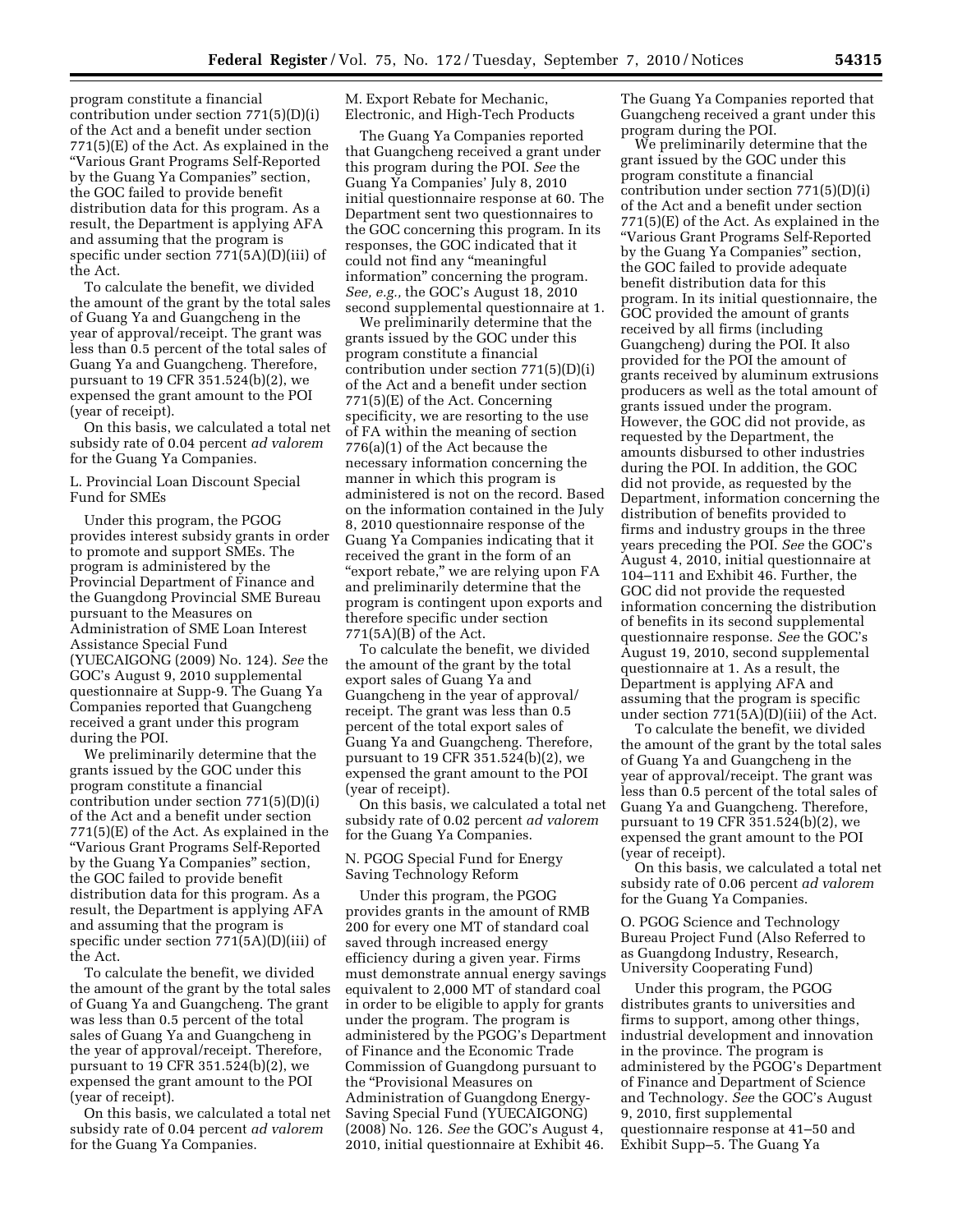Companies reported that Guang Ya received a grant under this program during the POI.

We preliminarily determine that the grant issued by the GOC under this program constitutes a financial contribution under section 771(5)(D)(i) of the Act and a benefit under section 771(5)(E) of the Act. As explained in the ''Various Grant Programs Self-Reported by the Guang Ya Companies'' section, the GOC failed to provide benefit distribution data for this program. As a result, the Department is applying AFA and assuming that the program is specific under section 771(5A)(D)(iii) of the Act.

To calculate the benefit, we divided the amount of the grant by the total sales of Guang Ya and Guangcheng in the year of approval/receipt. The grant was less than 0.5 percent of the total sales of Guang Ya and Guangcheng. Therefore, pursuant to 19 CFR 351.524(b)(2), we expensed the grant amount to the POI (year of receipt).

On this basis, we calculated a total net subsidy rate of 0.03 percent *ad valorem*  for the Guang Ya Companies.

P. PGOG Tax Offsets Grants for Research and Development (R&D)

Under this program, for R&D expenses incurred for developing new products and technologies that cannot be treated as intangible assets, 50 percent of the R&D expense shall be deducted as a tax offset. For R&D expenses considered intangible assets, the tax offset shall be amortized based on 150 percent of the R&D expenses. The program is administered by the PGOG's Science and Technology Department and the Economic Trade Commission pursuant to the ''Trial Administrative Measures for the Pre-Tax Deduction of Enterprises R&D Expenses'' (R&D Measures). *See* the Guang Ya Companies' July 8, 2010, questionnaire response at Exhibit 23. Article 5 of the R&D Measures states that eligible R&D projects:

shall be in line with national and Guangdong provincial technological policies and industrial policies. Any projects belonging to producer projects, technological projects, or process projects eliminated or restricted by the central or Guangdong provincial government shall not enjoy the policy of additional calculation of R&D expenses.

*Id.* The Guang Ya Companies reported that Guangcheng received a grant under this program during the POI.

We preliminarily determine that the grant issued by the GOC under this program constitutes a financial contribution under section 771(5)(D)(i) of the Act and a benefit under section 771(5)(E) of the Act. Concerning

specificity, as noted above in the "Policy" Loans to Chinese Aluminum Extrusion Producers'' section, we have preliminarily determined that the GOC and the PGOG have targeted the aluminum extrusions industry for development and assistance in a manner that is specific under section 771(5A)(D)(i) of the Act, as illustrated in the government plans and directives, to encourage and support the growth and development of the aluminum extrusions industry. Given this preliminary finding and in light of the language in Article 5 of the R&D Measures, we preliminarily determine that the grants provided under this program are *de jure* specific within the meaning of section 771(5A)(D)(i) of the Act.

To calculate the benefit, we divided the amount of the grant by the total sales of Guang Ya and Guangcheng in the year of approval/receipt. The grant was less than 0.5 percent of the total sales of Guang Ya and Guangcheng. Therefore, pursuant to 19 CFR 351.524(b)(2), we expensed the grant amount to the POI (year of receipt).

On this basis, we calculated a total net subsidy rate of 0.04 percent *ad valorem*  for the Guang Ya Companies.

Q. Refund of Land-Use Tax for Firms Located in the Zhaoqing New and High-Tech Industrial Development Zone (ZHTDZ)

The Zhongya Companies reported that New Zhongya received a refund during the POI of land-use taxes paid to the ZHTDZ local authority in 2007. According to the Zhongya Companies, the ZHTDZ local authority reduced its land-use tax rate from 5 RMB per square meter to 2 RMB per square meter. The Zhongya Companies state that receipt of the land-use tax refund was contingent upon New Zhongya's location in the ZHTDZ. *See* the Zhongya Companies August 6, 2010, supplemental questionnaire response at 27. The Zhongya Companies reported that New Zhongya recorded the tax refund in its ''subsidy income'' ledger. *Id.* 

We preliminarily determine that the land-use tax refund received by the Zhongya Companies constitutes a financial contribution, in the form of revenue foregone, and a benefit, equal to the amount of the refund, as described under sections 771(5)(D)(ii) and 771(5)(E) of the Act. Because the tax refund is limited to firms located in the ZHTDZ, we preliminarily determine that the program is regionally-specific under section 771(5A)(D)(iv) of the Act.

To calculate the benefit, we divided the amount of the land-use tax received during the POI by the Zhongya

Companies' total sales. On this basis, we calculated a total net subsidy rate of 0.13 percent *ad valorem* for the Zhongya Companies.

R. Development Assistance Grants From the ZHTDZ Local Authority

The Zhongya Companies reported that New Zhongya received a one-time development assistance grant from the ZHTDZ local authority during the POI. According to the Zhongya Companies, in determining eligibility, the ZHTDZ local authority examines firms' output, tax payments, the level of foreign investment, and whether the firms' have received famous brand designation. *See*  the Zhongya Companies' August 6, 2010, supplemental questionnaire response at 17.

We preliminarily determine that the grant issued by the GOC under this program constitutes a financial contribution under section 771(5)(D)(i) of the Act and a benefit under section 771(5)(E) of the Act. Concerning specificity, as explained above in the ''GOC and Sub-Central Government Grants, Loans, and Other Incentives for Development of Famous Brands and China World Top Brands'' section, we have preliminarily determined that the Famous Brand program is contingent upon export activity and, thus, is specific under section 771(5A)(B) of the Act. The Zhongya Companies indicate that famous brand designation is among the factors considered when determining eligibility under this program. Section 771(5A)(B) of the Act states that a program shall be deemed an export subsidy if receipt of the subsidy is contingent upon export performance, alone or as one of two or more conditions. Accordingly, because famous brand designation is among the factors the ZHTDZ local authority considers when determining eligibility and because the famous brand designation is contingent upon export activity, we preliminarily determine that the program is specific under section 771(5A)(B) of the Act. Our interpretation of section 771(5A)(B) of the Act in this regard is consistent with the Department's practice. *See, e.g.,* PC Strand from the PRC Decision Memorandum at ''Subsidies for Development of Famous Export Brands and China World Top Brands at Central and Sub-Central Level.''

To calculate the benefit, we divided the amount of the grant by the total export sales of the Zhongya Companies in the year of approval/receipt. The grant was less than 0.5 percent of the export sales of the Zhongya Companies. Therefore, pursuant to 19 CFR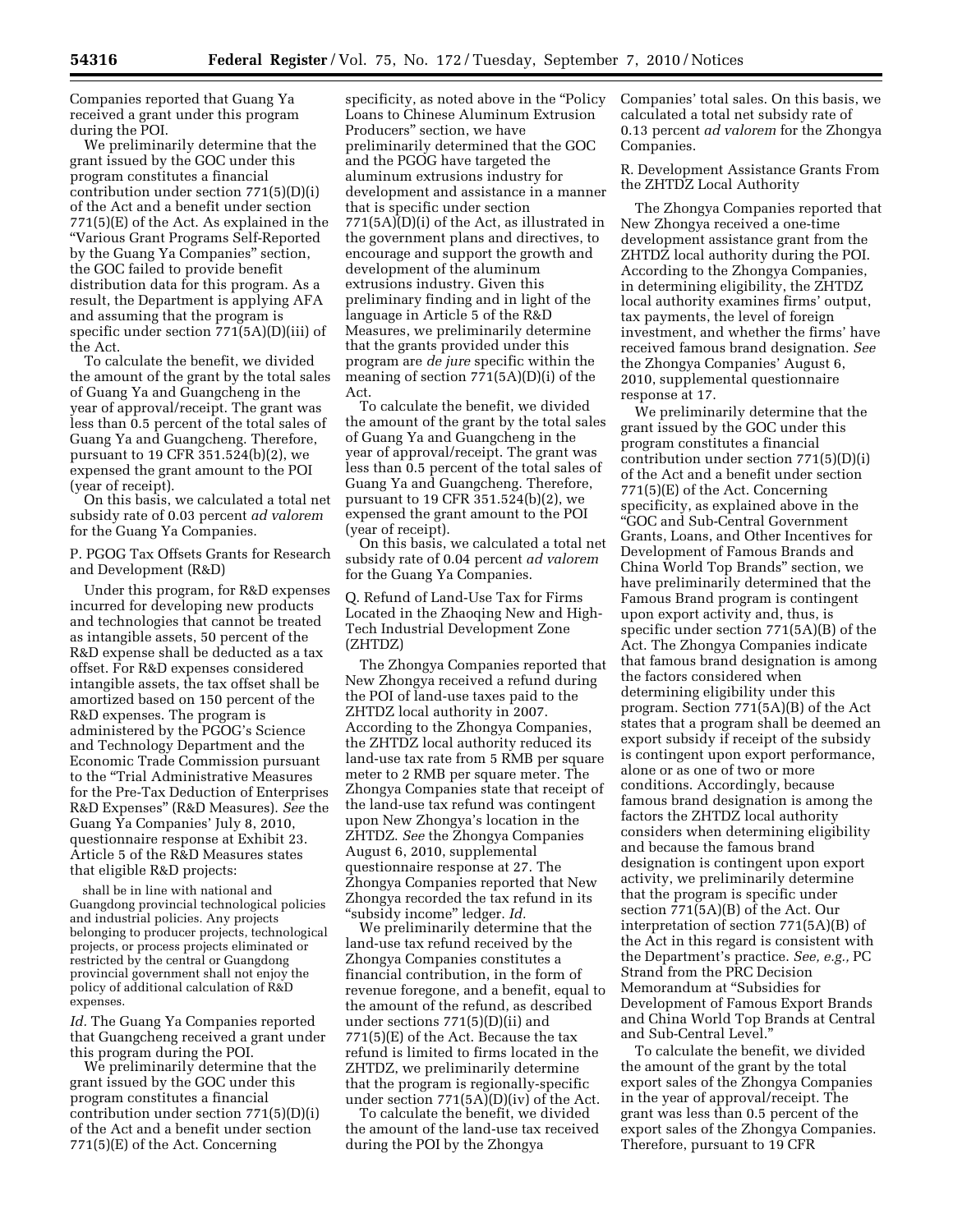351.524(b)(2), we expensed the grant amount to the POI (year of receipt).

On this basis, we calculated a total net subsidy rate of 0.13 percent *ad valorem*  for the Zhongya Companies.

S. Provision of Primary Aluminum for LTAR

The Department is investigating whether producers and suppliers, acting as Chinese government authorities, sold primary aluminum to the Guang Ya and Zhongya Companies for LTAR. The Guang Ya and Zhongya Companies reported obtaining primary aluminum during the POI from trading companies as well as directly from primary aluminum producers. In the case of the Zhongya Companies, they were able to identify all of the firms that produced the primary aluminum that the Zhongya Companies purchased during the POI. Concerning the Guang Ya Companies, in some instances they were not able to identify the producers of the primary aluminum that the Guang Ya Companies purchased during the POI.

In *Tires from the PRC,* the Department determined that majority government ownership of an input producer is sufficient to qualify it as an "authority." *See* Tires from the PRC Decision Memorandum at ''Government Provision of Rubber for Less than Adequate Remuneration.'' Based on the record in the instant investigation, we determine that primary aluminum producers, which supplied respondents, and that are majority-government owned are ''authorities.'' As a result, we determine that primary aluminum supplied by companies deemed to be government authorities constitute(s) a financial contribution in the form of a governmental provision of a good and that the respondents received a benefit to the extent that the price they paid for primary aluminum produced by these suppliers was for LTAR. *See* sections 771(5)(D)(iv) and 771(5)(E)(iv) of the Act. We will follow-up with the GOC to determine whether suppliers that have less than majority government ownership should also be determined to be ''authorities'' under our CVD regulations.

In prior CVD proceedings involving the PRC, the Department has determined that when a respondent purchases an input from a trading company or non-producing supplier, a subsidy is conferred if the producer of the input is an ''authority'' within the meaning of section 771(5)(B) of the Act and the price paid by the respondent for the input was sold for LTAR. *See* CWP from the PRC Decision Memorandum at ''Hot-Rolled Steel for Less Than Adequate Remuneration;'' Racks from

the PRC Decision Memorandum at ''Provision of Wire Rod for Less than Adequate Remuneration;'' and CWASPP from the PRC Decision Memorandum at ''Provision of SSC for LTAR.'' Therefore, in our initial questionnaire, we requested that the respondent companies and the GOC together identify the producers from whom the trading companies acquired the primary aluminum that was subsequently sold to respondents during the POI and to provide information that would allow the Department to determine whether those producers were government authorities.

The Zhongya Companies were able to identify the entities that produced the primary aluminum that they acquired during the POI. Regarding the Guang Ya Companies, for certain purchases, they were able to identify the producers. However, for several other purchases, although they identified their primary aluminum suppliers and indicated whether the suppliers were trading companies in the business of reselling primary aluminum, the Guang Ya Companies did not identify the producers that supplied the trading companies. For purposes of this preliminary determination, where available, we are relying on the information supplied by the GOC and by the Guang Ya and Zhongya Companies when determining whether the suppliers identified in the firms' questionnaires responses are government authorities. We will followup with the Guang Ya Companies with respect to the identity of the producers that supplied the trading companies.

Because the Guang Ya Companies have not been able to supply the requested information, we find that the necessary information is not on the record and, as a result, we are resorting to the use of facts available (FA) within the meaning of sections 776(a)(1) and (2) of the Act. In its response, the GOC provided information on the amount of primary aluminum produced by stateowned enterprises (SOEs) and private producers in the PRC. Using these data, we derived the ratio of primary aluminum produced by SOEs during the POI. Thus, pursuant to sections  $776(a)(1)$  and  $(2)$  of the Act, we have resorted to the use of FA with regard to the primary aluminum sold to the Guang Ya Companies by certain domestic trading companies. Specifically, we assumed that the percentage of primary aluminum supplied by these domestic trading companies that is produced by government authorities is equal to the ratio of primary aluminum produced by

SOEs during the POI.8 Regarding this ratio, we note that the GOC classified the CHALCO Aluminum Corporation of China (CHALCO) as a privately-owned primary aluminum producer. However, based on publicly available information, we are treating CHALCO as a GOC authority. *See* the Memorandum to the File, "Factual Information Placed On Record Regarding the Ownership of a Primary Aluminum Producer,'' (August 16, 2010) (CHALCO Memorandum), a public document on file in room 1117 of the CRU. Our use of FA in this regard is consistent with the Department's practice. *See, e.g.,* CWP from the PRC Decision Memorandum at ''Hot-Rolled Steel for Less Than Adequate Remuneration;'' *see also* LWRP from the PRC Decision Memorandum at ''Hot-Rolled Steel for Less Than Adequate Remuneration.'' The Department will continue to examining the identities of the firms that produced the primary aluminum that was purchased by the Guang Ya Companies during the POI and will continue to investigate whether the firms that produced the primary aluminum for both the Guang Ya and the Zhongya Companies operated as government authorities.

Having addressed the issue of financial contribution, we must next analyze whether the sale of primary aluminum to the mandatory respondents by suppliers designated as government authorities conferred a benefit within the meaning of section  $771(5)$ (E)(iv) of the Act. The Department's regulations at 19 CFR 351.511(a)(2) set forth the basis for identifying appropriate marketdetermined benchmarks for measuring the adequacy of remuneration for government-provided goods or services. These potential benchmarks are listed in hierarchical order by preference: (1) Market prices from actual transactions within the country under investigation (*e.g.,* actual sales, actual imports or competitively run government auctions) (tier one); (2) world market prices that would be available to purchasers in the country under investigation (tier two); or (3) an assessment of whether the government price is consistent with market principles (tier three). As we explained in *Softwood Lumber from Canada,* the preferred benchmark in the hierarchy is an observed market price from actual transactions within the country under investigation because

<sup>8</sup> In other words, in instances where we are applying FA, we are assuming that the percentage of primary aluminum purchased by domestic trading companies during the POI was equal to the ratio of primary aluminum produced by SOEs during the POI, as indicated by the aggregate data supplied in the questionnaire responses of the GOC.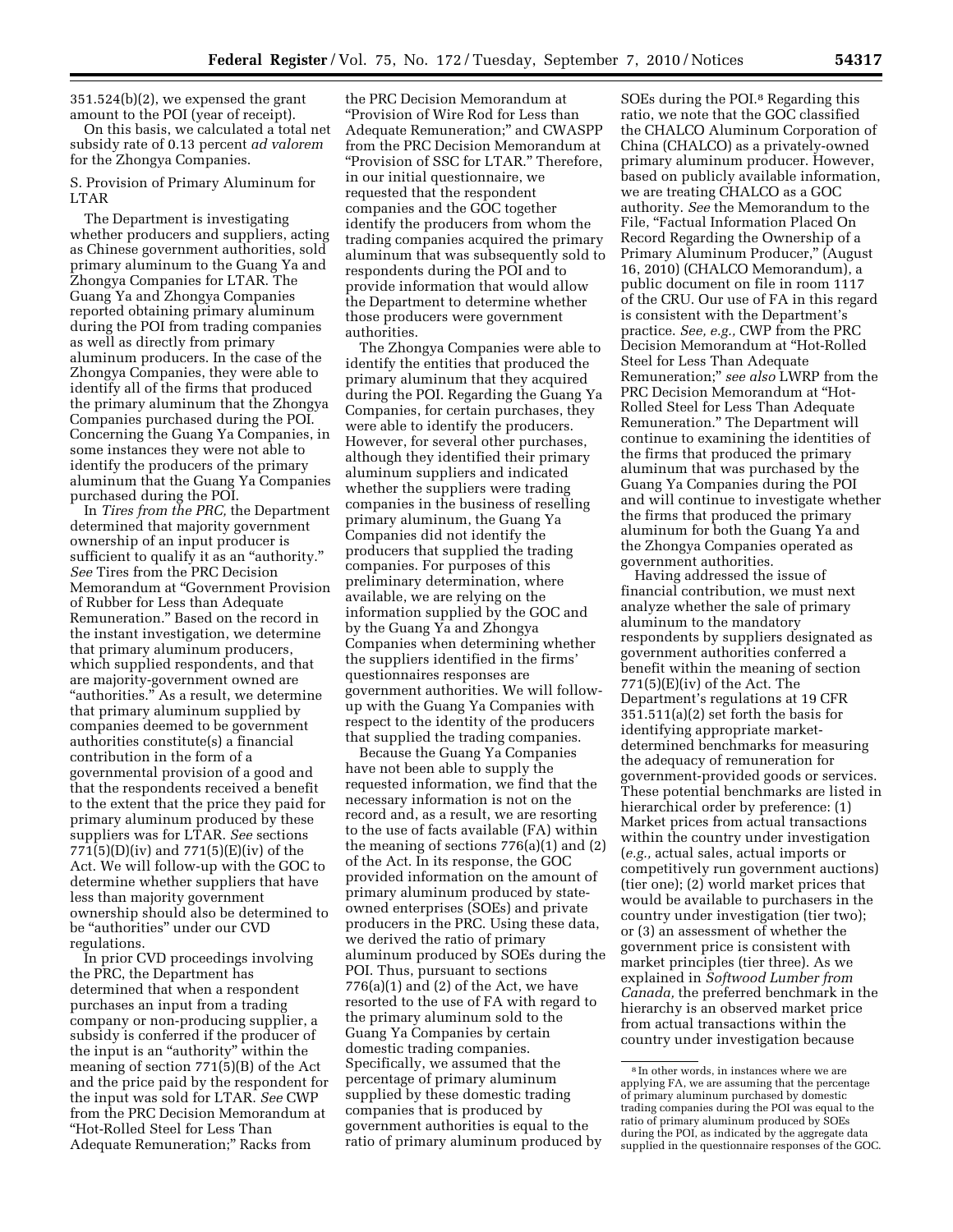such prices generally would be expected to reflect most closely the prevailing market conditions of the purchaser under investigation. *See* Softwood Lumber from Canada Decision Memorandum at ''Market-Based Benchmark'' section.

Beginning with tier one, we must determine whether the prices from actual sales transactions involving Chinese buyers and sellers are significantly distorted. As explained in the *Preamble:* 

Where it is reasonable to conclude that actual transaction prices are significantly distorted as a result of the government's involvement in the market, we will resort to the next alternative {tier two} in the hierarchy.

*See Preamble to Countervailing Duty Regulations,* 63 FR 65377, (November 25, 1998) (*Preamble*). The *Preamble*  further recognizes that distortion can occur when the government provider constitutes a majority or, in certain circumstances, a substantial portion of the market. *Id.* 

In the instant investigation, the GOC reported the total primary aluminum production by SOEs during the POI. The share of production number of these SOEs, after adjustment by the Department, accounted for more than 50 percent of the PRC's production. *See*  Memorandum to the File from Eric B. Greynolds, Program Manager, ''Share of Primary Aluminum Production During Period of Investigation,'' (August 30, 2010). We find this majority share by SOEs makes it reasonable to conclude that actual transaction prices are significantly distorted as a result of the government's involvement in the market. *See Preamble,* 63 FR at 65337. Our finding in this regard is in accordance with the Department's practice. *See, e.g.,* Wire Decking from the PRC Decision Memorandum at ''Provision of Zinc for LTAR.'' In addition, as further evidence of the government's predominant role in the market, we note that GOC has imposed export tariffs on two of the three HTS categories that cover primary aluminum. Such export restraints can discourage exports and increase the supply of primary aluminum in the domestic market, with the result that domestic prices are lower than they would be otherwise. *See, e.g.,* Racks from the PRC Decision Memorandum at 15. For this reason, we preliminarily determine that domestic prices charged by privatelyowned primary aluminum producers based in the PRC may not serve as viable, tier one benchmark prices.

The Department has on the record primary aluminum prices, as published by the London Metals Exchange (LME). We find that these prices may serve as a tier-two benchmark, as described under 19 CFR 351.511(a)(2)(ii), when determining whether the Zhongya Companies received a benefit on its purchases of primary aluminum from government authorities. Concerning the LME prices, we note that the Department has relied on pricing data from industry publications in prior CVD proceedings involving the PRC. *See, e.g.,* CWP from the PRC Decision Memorandum at ''Hot-Rolled Steel for Less Than Adequate Remuneration'' section; *see also* LWRP from the PRC Decision Memorandum at ''Hot-Rolled Steel for Less Than Adequate Remuneration'' section. For purposes of the preliminary determination, we find prices from the LME to be sufficiently reliable and representative for use in the benchmark calculation.

The Zhongya and Guang Ya Companies reported that they imported primary aluminum. In past cases, the Department has incorporated prices on company-specific imports into the LTAR benchmark provided that the Department's analysis indicates that the company-specific import prices are not distorted by the dominance of government production in the PRC. *See, e.g., Circular Welded Austenitic Stainless Pressure Pipe from the People's Republic of China: Final Affirmative Countervailing Duty Determination,* (74 FR 4936) January 28, 2009, (*CWASPP from the PRC*), and accompanying Issues and Decision Memorandum (CWASPP from the PRC Decision Memorandum) at ''Provision of SSC for LTAR;'' *see also* CWP from the PRC Decision Memorandum at Comment 7.

However, upon further examination, we preliminarily determine that when the Department has determined that it is reasonable to conclude that actual transaction prices are significantly distorted as a result of the government's involvement in the market, it is not appropriate to utilize company-specific prices as a tier-one benchmark. This is consistent with the language of the *Preamble.* We preliminarily determine that it is reasonable to conclude that the prices of goods that are imported into the domestic market are also significantly distorted as a result of the government's involvement in the market.

To determine whether primary aluminum suppliers, acting as government authorities, sold primary aluminum to respondents for LTAR, we compared the prices the respondents paid to the suppliers to our primary aluminum benchmark price. We

conducted our comparison on a monthly basis. When conducting the price comparison, we converted the benchmark to the same currency and unit of measure as reported by the mandatory respondents for their purchases of primary aluminum.

Under 19 CFR 351.511(a)(2)(iv), when measuring the adequacy of remuneration under tier one or tier two, the Department will adjust the benchmark price to reflect the price that a firm actually paid or would pay if it imported the product, including delivery charges and import duties. Accordingly, in deriving the benchmark prices, we ensured that ocean freight and inland freight were included. Specifically, we included ocean freight pricing data from the Maersk shipping company pertaining to shipments of aluminum, articles of aluminum, and metal products from the port of Busan, South Korea, to Hong Kong. *See*  petitioners' August 20, 2010, submission at Exhibit 4. We used this information because it was the only information on the record for ocean freight. Concerning inland freight, we calculated company-specific inland freight rates using cost data supplied by the Guang Ya and Zhongya Companies. Further, we added to the benchmark import duties and the VAT applicable to imports of primary aluminum into the PRC as reported by the GOC. In deriving the benchmark we did not include marine insurance. In prior CVD investigations involving the PRC, the Department has found that while the PRC customs authorities impute an insurance cost on certain imports for purposes of levying duties and compiling statistical data, there is no evidence to suggest that PRC customs authorities require importers to pay insurance charges. *See, e.g.,* PC Strand from the PRC Decision Memorandum at Comment 13. Further, we have not added separate brokerage, handling, and documentation fees to the benchmark because we find that such costs are already reflected in the ocean freight cost from Maersk that is being used in this preliminary determination. *See*  petitioners' August 20, 2010, submission at Exhibit 4.

Regarding the primary aluminum prices that respondents paid to government authorities, both the Zhongya and Guang Ya Companies reported their prices to the Department inclusive of inland freight and indicated the domestic VAT applied to their purchases. Accordingly, when performing our comparison, we included the domestic VAT paid on purchases from government authorities. In this manner, we find the Department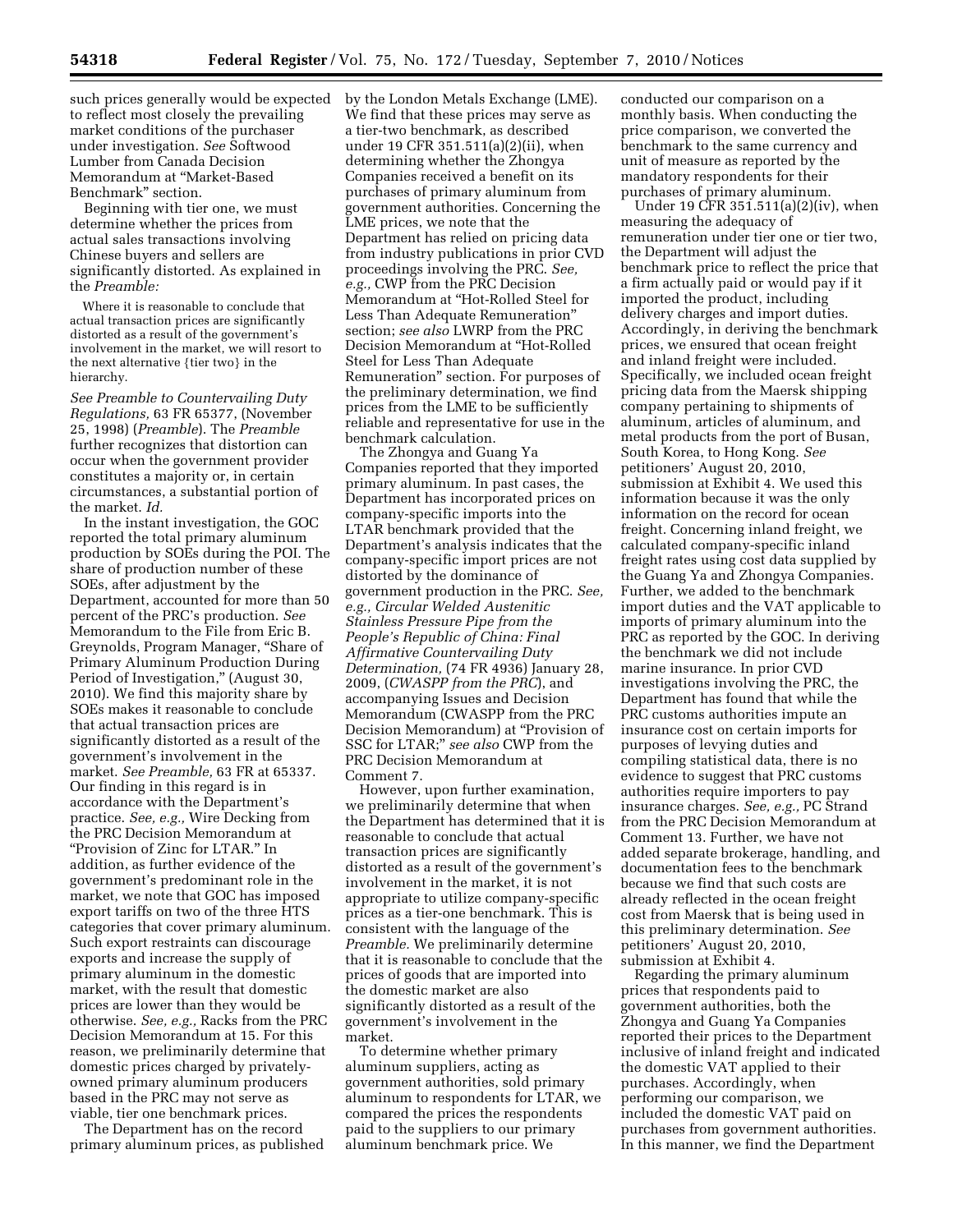has conducted the comparison on an apples-to-apples basis.

Comparing the benchmark unit prices to the unit prices paid by respondents for primary aluminum, we determine that primary aluminum was provided for LTAR and that a benefit exists in the amount of the difference between the benchmark and what the respondent paid. *See* section 771(5)(E)(iv) of the Act and 19 CFR 351.511(a).

Finally, with respect to specificity, the third subsidy element specified under the Act, the GOC has provided information on end uses for primary aluminum. The GOC stated that the end uses of primary aluminum relate to the type of industry involved as a direct purchaser of the input. The GOC further stated that the consumption of primary aluminum occurs across a broad range of industries. While numerous companies may comprise the listed industries, section 771(5A)(D)(iii)(I) of the Act clearly directs the Department to conduct its analysis on an industry or enterprise basis. Based on our review of the data and consistent with our past practice, we determine that the industries named by the GOC are limited in number and, hence, the subsidy is specific. *See* section 771(5A)(D)(iii)(I) of the Act. *See* LWRP from the PRC Decision Memorandum at Comment 7; *see also* Racks from the PRC Decision Memorandum at ''Provision of Wire Rod for Less Than Adequate Remuneration.''

We find that the GOC's provision of primary aluminum for LTAR to be a domestic subsidy as described under 19 CFR 351.525(b)(3). Therefore, to calculate the net subsidy rate, we divided the benefit by a denominator comprised of total sales. Regarding the Zhongya Companies, we divided the benefit by the companies' total sales during the POI. Regarding the Guang Ya Companies, we divided the benefit by combined total sales of Guang Ya and Guangcheng.

On this basis, we calculated a total net subsidy rate of 2.36 percent *ad valorem*  for the Zhongya Companies and 3.07 percent *ad valorem* for the Guang Ya Companies.

T. Purchase of Aluminum Extrusions for MTAR

We initiated on a program that alleged that the GOC, under the Government Procurement Law and the Indigenous Innovation program, purchases aluminum extrusions for MTAR. Therefore, the Department requested information on whether the GOC or GOC authorities purchased aluminum extrusions from respondents for MTAR. The GOC and the two company

respondents stated that neither the two companies nor their products are listed in local government indigenous innovation catalogues; therefore, we preliminarily determine that the companies did not use the Indigenous Innovation programs. However, information provided in the companies' responses indicate that they may have benefited from the government's purchase of aluminum extrusions under the Government Procurement Law.

The Guang Ya and Zhongya Companies provided information concerning their sales of aluminum extrusions during the POI. The Guang Ya Companies provided complete sales information. The Guang Ya Companies report in their questionnaire response which customers were GOC authorities and which were private companies. *See*  the Guang Ya Companies August 9, 2010, supplemental questionnaire response at Exhibits 68 and 69. The Zhongya Companies provided the requested sales information for 70 percent of its sales, which corresponded to its top ten customers.9 The Zhongya Companies report that these top ten customers were private companies. *See*  Attachment 4 of the Zhongya Companies' August 6, 2010, supplemental questionnaire. However, as discussed above in the ''Adverse Facts Available'' section, the Zhongya Companies' failed to report the requested information for the remaining 30 percent of its sales value.

The Department also requested information from the GOC regarding the ownership structure of the customers that purchased aluminum extrusions from the Guang Ya and Zhongya Companies. Specifically, the Department requested ownership information that would enable it to determine whether the two firms' customers were government authorities capable of providing a financial contribution under section 771(5)(D)(iv) of the Act. In the case of the Guang Ya Companies, the GOC provided ownership information for a portion of the companies' customers. For the Zhongya Companies, the GOC provided ownership information for six out of the ten customers.

For purposes of this preliminary determination, we are relying on the information supplied by the GOC and by the Guang Ya and Zhongya Companies when determining whether the customers identified in the firms' questionnaire responses are government authorities. Accordingly, we determine

that the aluminum extrusions the Guang Ya Companies sold to GOC authorities constitute a financial contribution under section  $771(5)(D)(iv)$  of the Act. Concerning the Zhongya Companies, as explained in the "Adverse Facts" Available'' section, we are assuming as AFA that the Zhongya Companies' unreported sales values were made to GOC authorities and, thus, constitute a financial contribution under section 771(5)(D)(iv) of the Act. We will continue to solicit information from the GOC, the Zhongya Companies, and Guang Ya Companies concerning the identities and ownership structure of their customers.

Having addressed the issue of financial contribution, we must next analyze whether the sales of aluminum extrusions to GOC authorities conferred a benefit within the meaning of section 771(5)(E)(iv) of the Act. The Department has investigated subsidy allegations involving the sale of a good for MTAR in relatively few proceedings. The most recent proceeding in which the Department investigated the provision of a good for MTAR was Low Enriched Uranium (LEU) from France. *See, e.g., Notice of Final Affirmative Countervailing Duty Determination: Low Enriched Uranium From France,* 66 FR 65901 (December 21, 2001) (*LEU from France*), and accompanying Decision Memorandum (LEU from France Decision Memorandum) at ''Purchase at Prices that Constitute More Than Adequate Remuneration.'' In *LEU from France,* the Department measured whether a benefit was conferred by comparing the price the government authority paid to the respondent for LEU compared to the prices the government authority paid to other foreign suppliers of LEU. *Id.* In *LEU from France,* the Department indicated that it was conducting the benefit calculation in this manner because it was the only means by which the Department would be able to utilize benchmark prices paid in the country of provision. *Id.* Thus, in *LEU from France,*  the Department's aim was to utilize a benchmark available in the country of provision. In *LEU from France,* such a benchmark was only available using pricing data supplied by the Government of France (*e.g.,* pricing data from the perspective of the buyer).

In the instant investigation, we preliminarily determine that there are benchmark data available from the perspective of the seller. The Guang Ya Companies provided information concerning the sales of aluminum extrusions made to private customers. For purposes of the preliminary determination, we find that these prices

<sup>9</sup>For purposes of this preliminary determination, we are assuming that the Zhongya Companies made this statement in reference to their sales value.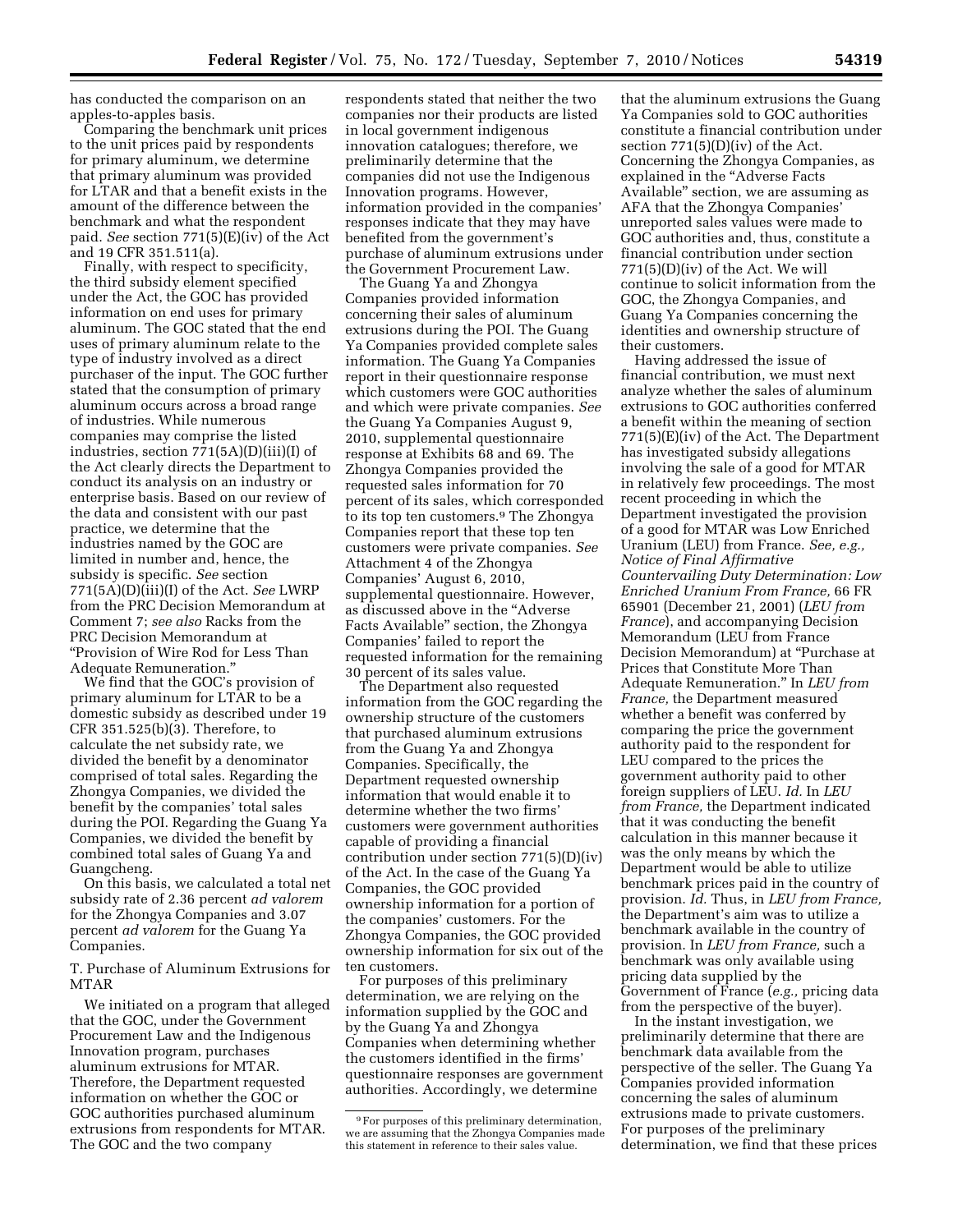constitute prices available in the PRC and, thus, are suitable for use as a benchmark. Further, at this time, we preliminarily determine there is no information on the record of the investigation to suggest that the prices paid by private purchasers of aluminum extrusions in the PRC are distorted as a result of the GOC's involvement in the market for aluminum extrusions.

Thus, to determine whether a benefit was conferred on the Guang Ya Companies' sale of aluminum extrusions to GOC authorities, we compared the prices the Guang Ya Companies charged to state-owned firms to the prices the Guang Ya Companies charged to privately-owned customers. As stated above, for purposes of the preliminary determination, we have relied on information supplied by the Guang Ya Companies and the GOC in determining which customers were government authorities and which were private companies. We conducted our comparison on a monthly basis using average unit prices. In deriving the benchmark, we used weighted average, monthly prices. We will continue to examine the benchmark used in this MTAR benefit calculation in order to determine the most appropriate benchmark for the final determination and we invite interested parties to comment on this issue.

Comparing the benchmark unit sales prices to the unit sales prices the Guang Ya Companies sold to GOC authorities, we determine that a benefit exists in the amount of the difference between the benchmark sales price and the sale prices charged to GOC authorities. *See*  section  $771(5)(E)(iv)$ . To calculate the benefit on each transaction, we multiplied the unit benefit by the corresponding quantity. We then summed the benefits on each transaction to calculate the total benefit attributable to the Guang Ya Companies.

Regarding the Zhongya Companies, as noted above they failed to provide any information regarding 30 percent of its sales value. Therefore, we are assuming as AFA that the unreported sales were made to GOC authorities and, thus, we must determine whether a benefit was conferred on the sales. Therefore, to calculate the benefit, we first used the total sales value reported by the Zhongya Companies (70 percent of its total sales) to derive the Zhongya Companies' total sales of aluminum extrusions. Next, we calculated the difference between these two sales values to derive the total sales value for the 30 percent of aluminum extrusion sales that the Zhongya Companies failed to report to the Department. As discussed in the ''Adverse Facts

Available'' section, we are assuming as AFA that the Zhongya Companies made these sales to GOC authorities. Further, as discussed in the ''Adverse Facts Available'' section, as AFA we assumed that the Zhongya Companies received a 20 percent price premium on its sales to GOC authorities. Accordingly, we calculated the benefit by multiplying the derived total sales value for the sales that were not reported by the Zhongya Companies by 20 percent. In this manner, we determine that the Zhongya Companies received a benefit under the program within the meaning of section  $771(5)$ (E)(iv) of the Act.

Finally, with respect to specificity, we preliminarily determine that this program is specific under section 771(5A)(C) of the Act because the government procurement program is contingent upon the use of domestic goods over imported goods, as evidenced by the price premium set forth in the Implementing Measures of the Procurement Law.

On this basis, we calculated a total net subsidy rate of 6.63 percent *ad valorem*  for the Zhongya Companies and 0.14 percent *ad valorem* for the Guang Ya Companies.

# *Programs Preliminarily Determined Not To Confer a Benefit During the POI*

Regarding programs listed below, benefits from these programs result in net subsidy rates that are less than 0.005 percent *ad valorem* or constitute benefits that were fully expensed prior to the POI. Consistent with our past practice, we therefore have not included these programs in our net countervailing duty rate calculations. *See, e.g.,* CFS from the PRC Decision Memorandum at ''Analysis of Programs, Programs Determined Not To Have Been Used or Not To Have Provided Benefits During the POI for GE.''

- A. Labor and Social Security Allowance Grants in Sanshui District of Guangdong Province
- B. ''Large and Excellent'' Enterprises Grant
- C. Advanced Science/Technology Enterprise Grant
- D. Advanced Science/Technology Enterprise Grant
- E. Award for Self-Innovation Brand/ Grant for Self-Innovation Brand and Enterprise Listing
- F. Tiaofeng Electric Power Subscription Subsidy Funds
- G. Award for Excellent Enterprise
- H. Export Incentive Payments Characterized as Value Added Tax (VAT) Rebates

*Programs Preliminarily Determined Not To Be Used 10*

- A. Loans and Interest Subsidies Provided Pursuant to the Northeast Revitalization Program
- B. Provincial Tax Exemptions and Reductions for ''Productive'' FIEs
- C. Tax Reductions for FIEs Purchasing Chinese-Made Equipment
- D. Tax Reductions for FIEs in Designated Geographic Locations
- E. Tax Reductions for Technology- or Knowledge-Intensive FIEs
- F. Tax Credits for Domestically-Owned Companies Purchasing Chinese-Made Equipment
- G. Tax Reductions for Export-Oriented FIEs
- H. Tax Refunds for Reinvesting of FIE Profits in Export-Oriented Enterprises
- I. Accelerated Depreciation for Enterprises Located in the Northeast Region
- J. Forgiveness of Tax Arrears for Enterprises in the Old Industrial Bases of Northeast China
- K. VAT Rebates on FIE Purchases of Chinese-Made Equipment
- L. Exemptions from Administrative Charges for Companies in the ZHTIDZ
- M. The State Key Technology Renovation Project Fund
- N. Grants to Cover Legal Fees in Trade Remedy Cases in Zhenzhen
- O. The Clean Production Technology Fund
- P. Grants for Listing Shares: Liaoyang City (Guangzhou Province), Wenzhou Municipality (Zhejiang Province), and Quanzhou Municipality (Fujian Province)
- Q. The Northeast Region Foreign Trade Development Fund
- R. The Northeast Region Technology Reform Fund
- S. Land Use Rights in the Liaoyang High-Tech Industry Development Zone

T. Allocated Land Use Rights for SOEs

### **Verification**

In accordance with section 782(i)(1) of the Act, we intend to verify the information submitted by the Zhongya Companies, the Guang Ya Companies, and the GOC prior to making our final determination.

## **Suspension of Liquidation**

In accordance with section  $703(d)(1)(A)(i)$  of the Act, we have calculated an individual rate for subject merchandise produced and exported by the entities individually investigated. We have also calculated an all-others

<sup>10</sup> In this section we refer to programs preliminarily determined to be not used by the two participating respondent companies.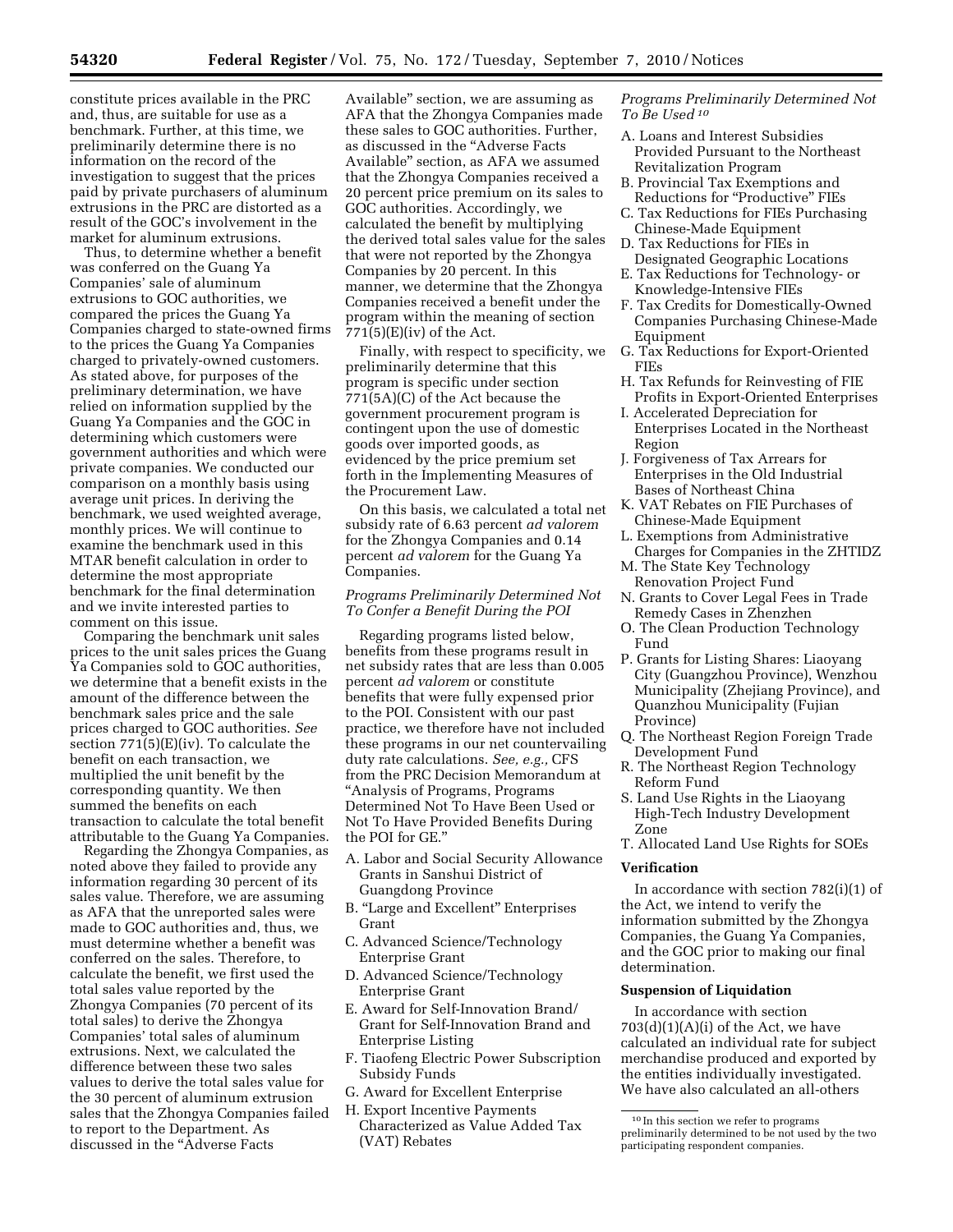rate. We preliminarily determine the total estimated net countervailable

subsidy rates to be:

| Company                                                                                                                                                                                                                                                                                                                                                                                                                                                                                                                                                                                                                                                   | Ad valorem net subsidy<br>rate                                                                                                                                                   |
|-----------------------------------------------------------------------------------------------------------------------------------------------------------------------------------------------------------------------------------------------------------------------------------------------------------------------------------------------------------------------------------------------------------------------------------------------------------------------------------------------------------------------------------------------------------------------------------------------------------------------------------------------------------|----------------------------------------------------------------------------------------------------------------------------------------------------------------------------------|
| Guang Ya Aluminum Industries Co., Ltd. (Guang Ya), Foshan Guangcheng Aluminum Co., Ltd. (Guangcheng),<br>Guang Ya Aluminum Industries Hong Kong (Guang Ya HK), Kong Ah International Company Limited (Kong Ah),<br>and Yongji Guanghai Aluminum Industry Co., Ltd. (Guanghai) (collectively the Guang Ya Companies).<br>Zhaoging New Zhongya Aluminum Co., Ltd. (New Zhongya), Zhongya Shaped Aluminum HK Holding Ltd.<br>(Zhongya HK), and Karlton Aluminum Company Ltd. (Karlton) (collectively the Zhongya Companies).<br>Liaoyang Zhongwang Aluminum Profile Co. Ltd./Liaoning Zhongwang Group (collectively, the Zhongwang Group)<br>All Others Rate | 6.18 percent ad valorem.<br>10.37 percent ad valorem.<br>137.65 percent ad valorem.<br>137.65 percent ad valorem.<br>137.65 percent ad valorem.<br>137.65 percent ad<br>valorem. |

We note that section  $705(c)(5)(A)(i)$  of the Act states that for companies not investigated, we will determine an allothers rate equal to the weighted average countervailable subsidy rates established for exporters and producers individually investigated, excluding any zero and *de minimis* countervailable subsidy rates, and any rates determined entirely under section 776 of the Act. However, as discussed above in the ''Application of Adverse Inferences: Non-Cooperative Companies'' section, the companies under individual investigation that participated in the investigation are voluntary respondents. The Department's regulations state that in calculating the all-others rate under section 705(c)(5) of the Act, the Department will exclude net subsidy rates calculated for voluntary respondents. *See* 19 CFR 351.204(d)(3). The *Preamble to Procedural Regulations*  further explains that while this principle of excluding voluntary rates from the all-others rate is not directly addressed in the statute, Article 9.4 of the Antidumping Agreement implies that the all-others rate cannot be a function of subsidy rates calculated for voluntary respondents. *See Preamble to Procedural Regulations,* 62 FR at 27310. The *Preamble to Procedural Regulations*  further explains that the purpose of excluding voluntary respondents from the all-others rate calculation is to prevent the "distortion or outright manipulation of the all others rate.'' *Id.* 

We acknowledge that in a prior CVD investigation involving the PRC the Department, despite the language in the *Preamble to Procedural Regulations* and 19 CFR 351.204(d)(3), calculated the allothers rate by simple-averaging the AFA rates of the non-cooperating, mandatory respondents with the rate calculated for a voluntary respondent. *See* LWS from the PRC Decision Memorandum at Comment 21. However, upon further examination, we now determine that the potential for voluntary respondents' net

subsidy rates to distort or manipulate the all-others rate is too great and, thus, we find that reliance on the approach from *LWS from the PRC* is no longer appropriate.

Accordingly, because we lack subsidy rates established for exporters and producers individually investigated, we must resort to "any reasonable method" to derive the all-others rate, as described under section 705(c)(5)(A)(ii) of the Act. We preliminarily determine that equating the all-others rate with the total AFA rate applied to the noncooperating, mandatory respondents constitutes a ''reasonable method'' under 705(c)(5)(A)(ii) of the Act. *See, e.g., Certain Potassium Phosphate Salts From the People's Republic of China: Final Affirmative Countervailing Duty Determination and Termination of Critical Circumstances Inquiry,* 75 FR 30375 (June 1, 2010) (in an investigation where all of the mandatory respondents received a rate based on adverse facts available, using the AFA rate assigned to the mandatory respondents as the allothers rate).

In accordance with sections  $703(d)(1)(B)$  and  $(2)$  of the Act, we are directing U.S. Customs and Border Protection (CBP) to suspend liquidation of all entries of the subject merchandise from the PRC that are entered or withdrawn from warehouse, for consumption on or after the date of the publication of this notice in the **Federal Register**, and to require a cash deposit or bond for such entries of the merchandise in the amounts indicated above.

# **ITC Notification**

In accordance with section 703(f) of the Act, we will notify the ITC of our determination. In addition, we are making available to the ITC all nonprivileged and non-proprietary information relating to this investigation. We will allow the ITC access to all privileged and business proprietary information in our files,

provided the ITC confirms that it will not disclose such information, either publicly or under an administrative protective order, without the written consent of the Assistant Secretary for Import Administration.

In accordance with section  $705(b)(2)$ of the Act, if our final determination is affirmative, the ITC will make its final determination within 45 days after the Department makes its final determination.

### **Disclosure and Public Comment**

In accordance with 19 CFR 351.224(b), the Department will disclose to the parties the calculations for this preliminary determination within five days of its announcement. Case briefs for this investigation must be submitted no later than one week after the issuance of the last verification report. *See* 19 CFR 351.309(c) (for a further discussion of case briefs). Rebuttal briefs, which must be limited to issues raised in the case briefs, must be filed within five days after the deadline for submission of case briefs. *See* 19 CFR 351.309(d). A list of authorities relied upon, a table of contents, and an executive summary of issues should accompany any briefs submitted to the Department. Executive summaries should be limited to five pages total, including footnotes.

In accordance with 19 CFR 351.310(c), we will hold a public hearing, if requested, to afford interested parties an opportunity to comment on this preliminary determination. Individuals who wish to request a hearing must submit a written request within 30 days of the publication of this notice in the **Federal Register** to the Assistant Secretary for Import Administration, U.S. Department of Commerce, Room 1870, 14th Street and Constitution Avenue, NW, Washington, DC 20230. Parties will be notified of the schedule for the hearing and parties should confirm the time, date, and place of the hearing 48 hours before the